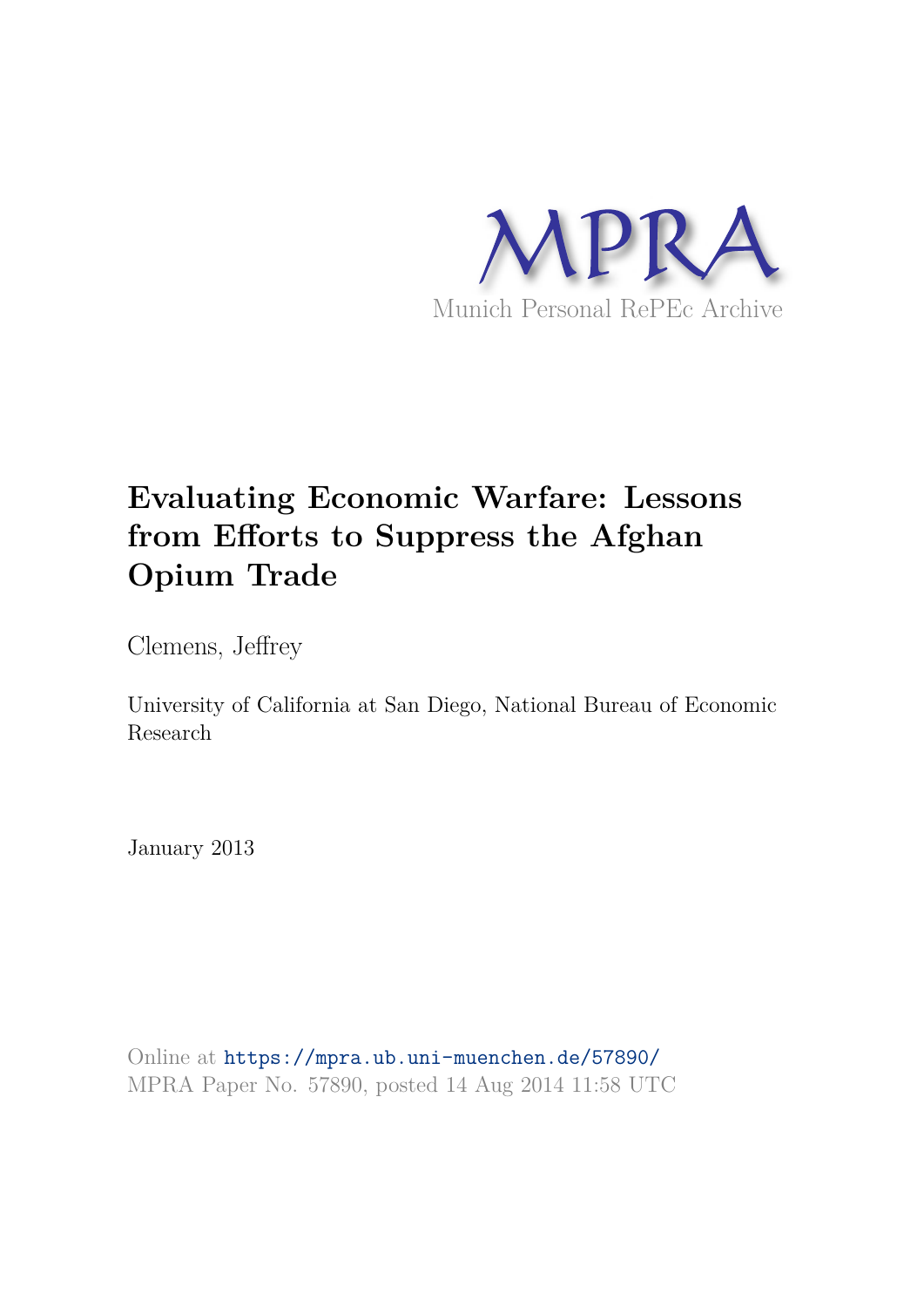## **Evaluating Economic Warfare:**

# **Lessons from Efforts to Suppress the Afghan Opium Trade**

Jeffrey Clemens<sup>∗</sup>

January 28, 2013

#### **Abstract**

In the mid-2000s, U.S. anti-opium policy intensified with a goal of reducing the resources available to Afghan insurgents. To achieve this objective, I show that opium suppression efforts must accurately distinguish between insurgent and non-insurgent suppliers. The required level of accuracy will be particularly high if demand for opium is inelastic and if the insurgents' initial market share is large. Empirically, I show that demand for Afghan opium is relatively inelastic, that the market share of Taliban-heavy areas is large, and that enforcement has primarily impacted non-Taliban territory. Consequently, anti-opium efforts have significantly increased the drug-trade resources flowing to the Taliban.

<sup>∗</sup>Clemens: University of California at San Diego, Jeffrey Clemens, Economics Department, <sup>9500</sup> Gilman Drive #0508, La Jolla, CA 92093-0508, USA. Telephone: 1-509-570-2690. E-mail: *clemens.jeffrey@gmail.com*. I thank John Shoven, Greg Rosston, Gopi Shah Goda, and the rest of the SIEPR team for their feedback during working-group meetings. I thank Emily Tian for assistance in assembling data on Afghan poppy cultivation and opium prices, Justin Levitt for assistance in producing this paper's maps, Melissa Dell, Jeff Friedman, David Mansfield, Jeff Miron, Nirupama Rao, Juan Carlos Suarez Serrato, and Stan Veuger for comments, and Eli Berman and and Erin Troland for help in obtaining and working with Afghan conflict data. I also thank Martin Feldstein for his mentorship during both undergraduate and graduate study and for sparking my interest in the economics of national security.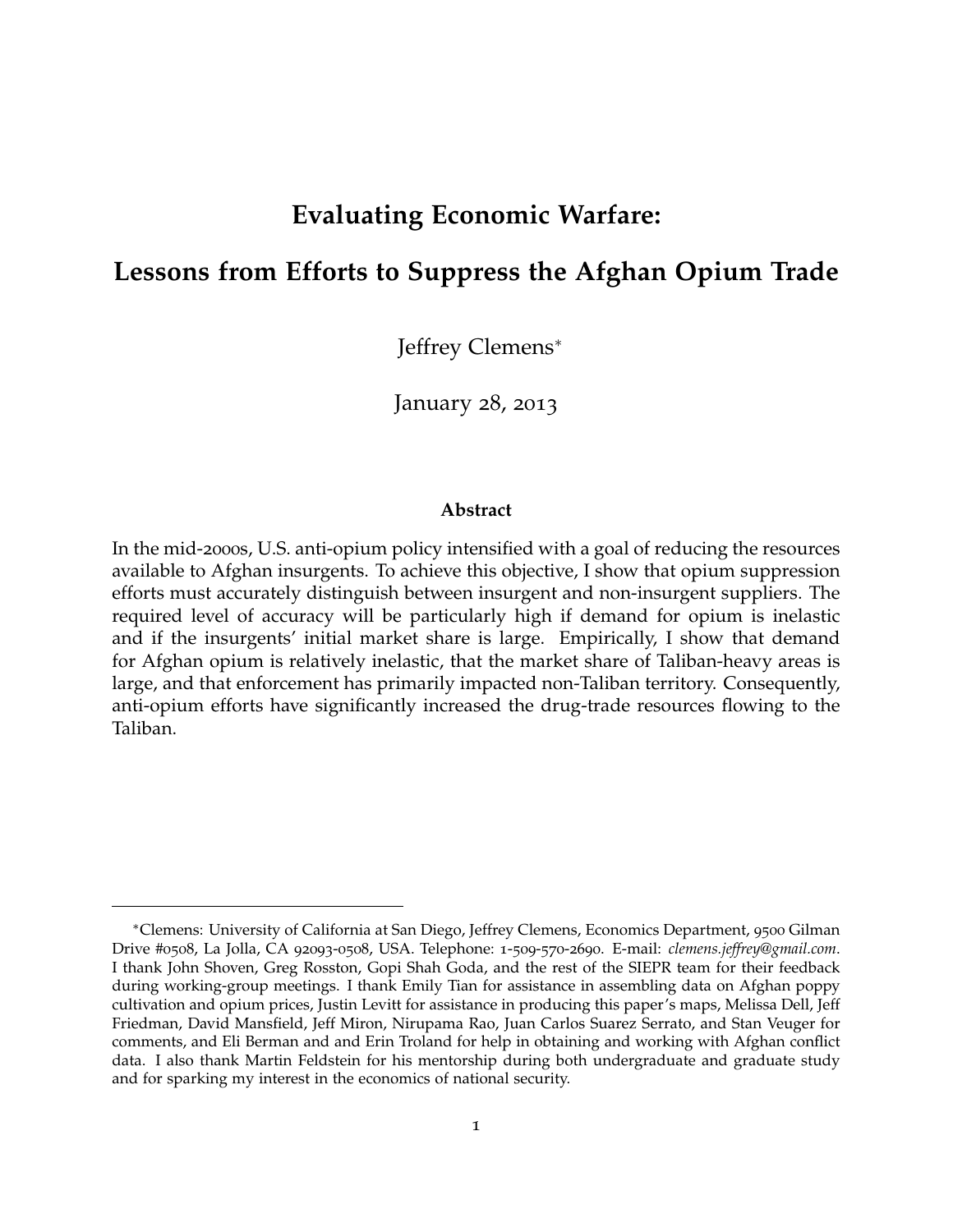In times of conflict, an adversary's resources are a source of potential harm. Many geopolitical tactics are thus quite explicitly economic, as they seek either to deter an adversary's worst intentions or reduce their capacity to inflict damage (Richardson, 1960; Tullock, 1974). Relevant policies include trade-limiting sanctions (Galtung, 1967; Pape, 1997) and direct attacks on an adversary's military infrastructure or personnel.<sup>1</sup> This paper explores a third example, namely efforts to undermine an adversary's source of income. I focus on U.S. efforts to reduce the resources of Taliban-loyal insurgents by suppressing the Afghan opium trade.

When they controlled Afghanistan's central government, the Taliban levied a 10 percent, in-kind tax on opium production in addition to an Islamic tithe known as *zakat* (Blanchard, 2009). More recent linkages between the Taliban and drug-trade resources are less fully understood. In areas the Taliban effectively controls, they are believed to make similarly structured, though less generous, in-kind collections (Mansfield, 2012).<sup>2</sup> Such links between opium income and Taliban resources, coupled with concerns about a Narcotics-Insecurity Cycle, motivates the view that the United States should suppress the Afghan opium trade (Blanchard, 2009). Caution is warranted, however, as work by Miron (1999, 2001), Miron and Zwiebel (1995), and Dell (2011) shows that such efforts may increase violence involving industry participants.<sup>3</sup>

This paper's first section derives a condition under which anti-opium policies would achieve the objective of reducing Taliban resources. Anti-opium policies seek to suppress

<sup>1</sup>Also relevant, in particular in counter-insurgency contexts, are efforts to win hearts and minds through the provision of public goods and stable economic conditions (Berman, Shapiro and Felter, 2011; Berman et al., 2011).

<sup>2</sup>Through detailed survey work in central Hilmand province, Mansfield (2012) recently documents direct Taliban collections on the order of 2 percent. Village mullahs typically collect an *ushr* on the order of 5 to 10 percent. Mansfield writes that "It is currently unknown whether village mullahs make payments to those in the Taliban or to government officials."

<sup>3</sup>The Narcotics-Insecurity Cycle can be described as the view that the narcotics trade *per se* creates insecurity that, in turn, hinders the success of an anti-narcotics effort. The research just cited questions this view by emphasizing the extent to which insecurity results directly from counter narcotics efforts.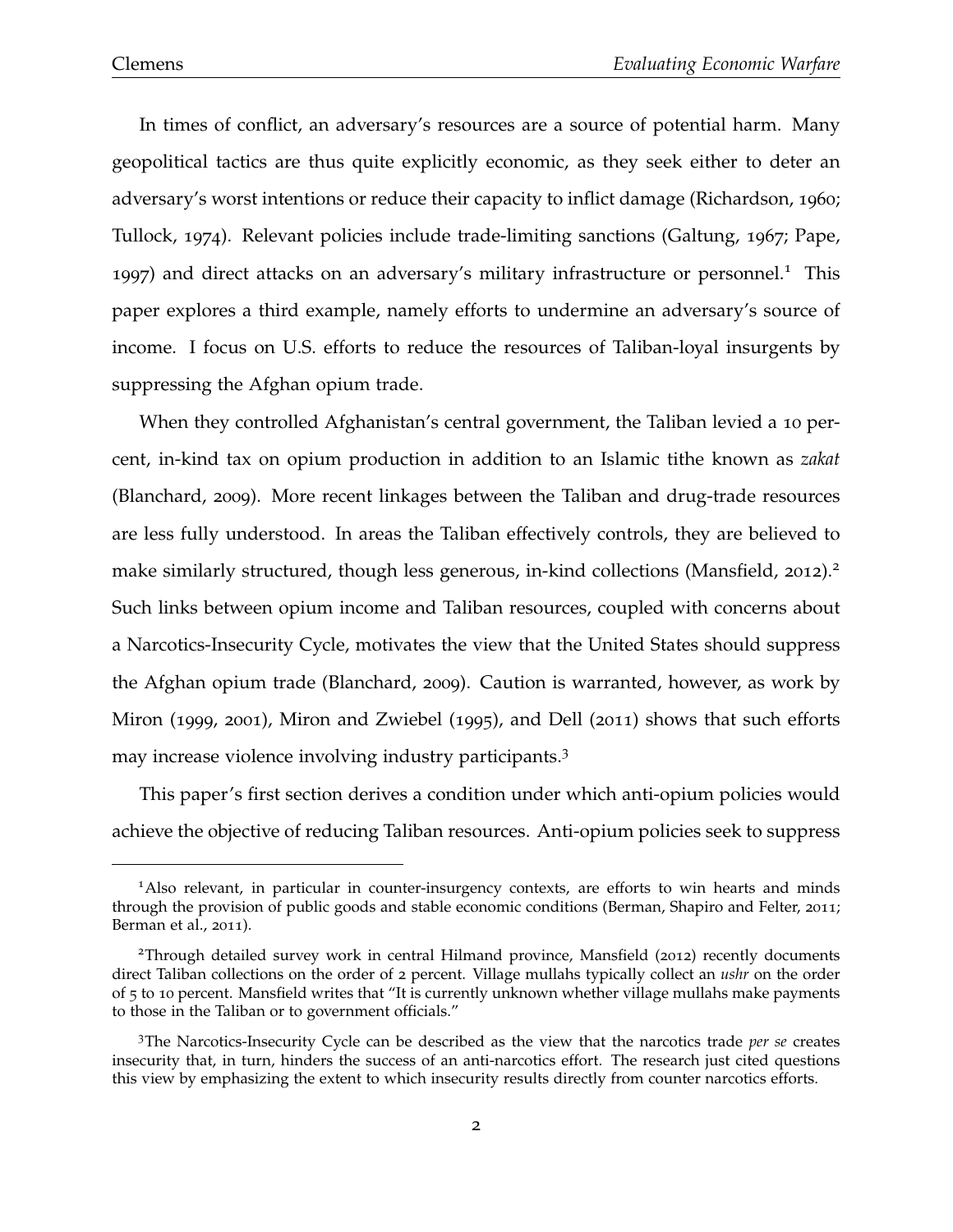Taliban income by discouraging poppy cultivation and interdicting narcotics.<sup>4</sup> As such policies move forward, however, they shift the market up its demand curve and thus increase the value of remaining opiates. I show that the net effect on Taliban resources depends crucially on three factors. These factors are the extent to which enforcement distinguishes between insurgent and non-insurgent suppliers, the price-responsiveness of demand, and insurgents' initial market shares.

Section 2 empirically assesses the determinants of anti-opium policy's capacity to reduce Taliban resources.<sup>5</sup> After receiving little attention during the war's early years, funding for anti-opium efforts escalated substantially.<sup>6</sup> As shown in Figure 1's Panel A, heightened enforcement did not reduce total poppy cultivation. Furthermore, reductions occurred in government-controlled districts while increases occurred in Taliban-heavy territory (see Figure 1's Panel B).<sup>7</sup> To rule out the view that this correlation reflects an influence of poppy cultivation on Taliban control, I instrument for Taliban influence with pre-enforcement data on districts' ethnic composition. This instrumental variables strategy leaves the estimated relationship between Taliban influence and changes in poppy

<sup>4</sup>Clemens (2008) analyzes policies directed at Afghan farmers (e.g., crop eradication and efforts to develop alternative livelihoods) in detail, showing that they are unlikely to achieve much success at reducing flows of opiates. Such policies are encumbered by their limited capacity to shift the supply curve and by relatively inelastic demand for opium within Afghanistan. Additional work, including papers by Caulkins and Reuter (2006), Kennedy, Reuter and Riley (1993), Reyes (2010), and Andersson (2010), highlight additional complications associated with drug control policies targeted at farmers in drug-crop source countries. For recent advocacy of interdiction policies, see recommendations by Peters (2009, p.34), who suggests "establishing checkpoints manned by NATO troops and counternarcotics police to seize drug shipments on highways" and "destroying drug labs and targeting opium convoys."

<sup>5</sup>The link between this paper's theory and empirics is very much in the spirit of Chetty (2009). In an important sense, the current paper also owes much to Becker (1968).

 $6$ Appropriations data reported by Tarnoff (2011) show a spike in counternarcotics funding from near 0 in 2003 to \$300 million in 2004 and to \$950 million in 2005. Appropriations subsequently stabilized at around \$600 million per year. Figure 1 shows two-year moving averages of these appropriations. In an alternative accounting, Blanchard (2009) reports that the United States appropriated a total of \$2.9 billion towards counter narcotics efforts in Afghanistan from 2001 through 2009, of which \$2.23 billion were appropriated from 2007 through 2009.

<sup>7</sup>Among districts that eliminated poppy cultivation, for example, only one-sixth were in Talibancontrolled areas.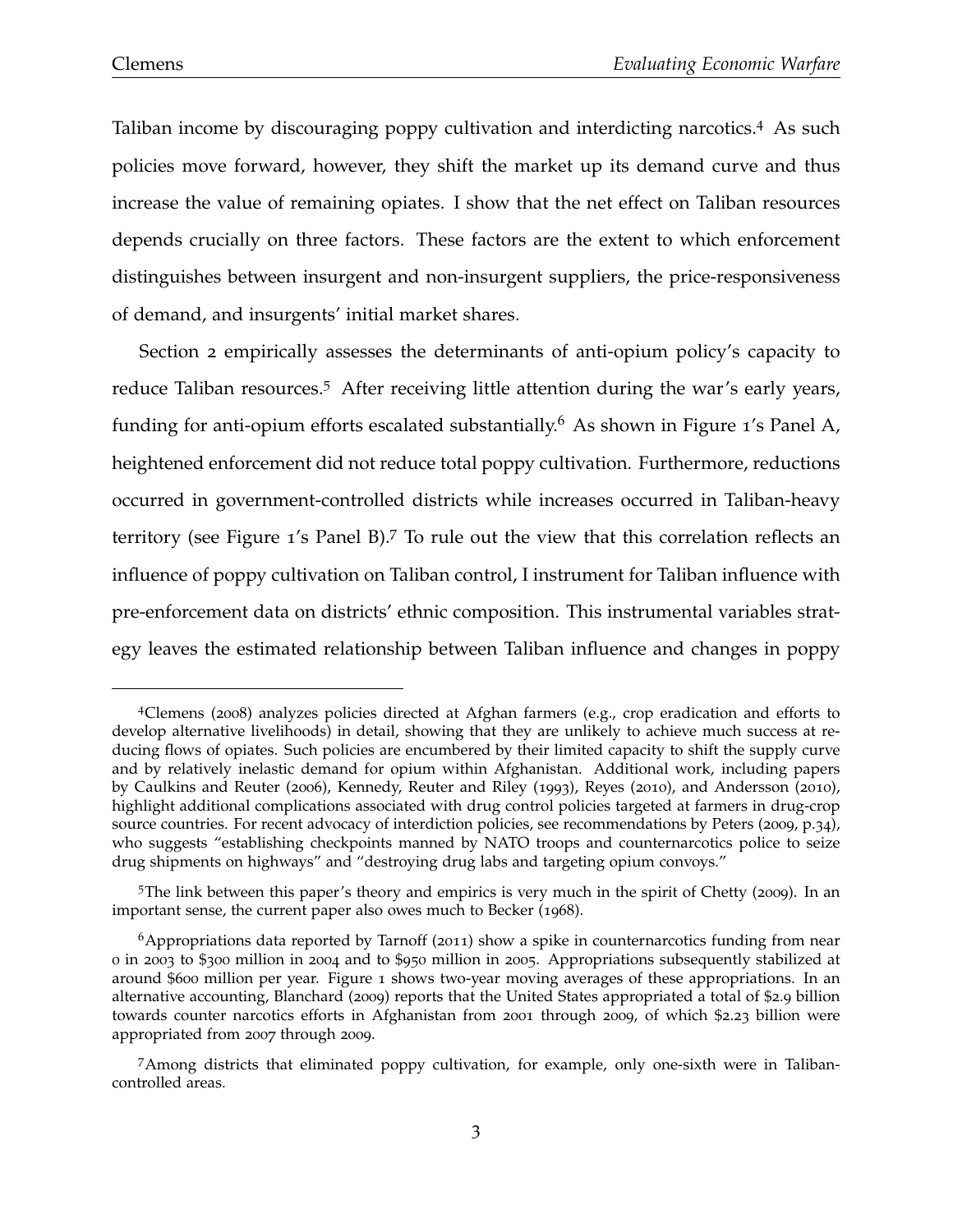

Figure 1: **Anti-Narcotics Efforts and Outcomes of Policy Interest:** The figure shows levels of U.S. counternarcotics appropriations for Afghanistan, total Afghan poppy cultivation (Panel A) and the share of poppy cultivation taking place in Taliban-heavy territory (Panel B). The counternarcotics appropriations are two-year moving averages of the sum of "Int'l Narcotics & Law Enorcement," "DOD - Counternarcotics," and "DEA Counternarcotics" as reported by Tarnoff (2011). The two-year moving average smooths out variation associated with the appropriations process. Most specifically, it smooths out a \$950 million appropriation that occurred in 2005 (incidentally, this spike works in favor of the interpretation that counternarcotics efforts escalated after 2004). Total poppy cultivation data come from UNODC (2012). The division of poppy cultivation into Taliban and non-Taliban territory is guided by security-conditions data described in greater detail in the note to Figure 4

cultivation unaltered.

After assessing the capacity for anti-narcotics efforts to target Taliban-heavy areas, I estimate the elasticity of demand. In 2010, a poppy-specific blight dramatically reduced opium yields in southern Afghanistan. This large, unanticipated supply shock provides an opportunity to estimate the relevant elasticity. I find that demand for opium is relatively inelastic, with a range of estimates running from -0.33 to -0.44.

Taken together, the results imply that anti-opium efforts substantially increased the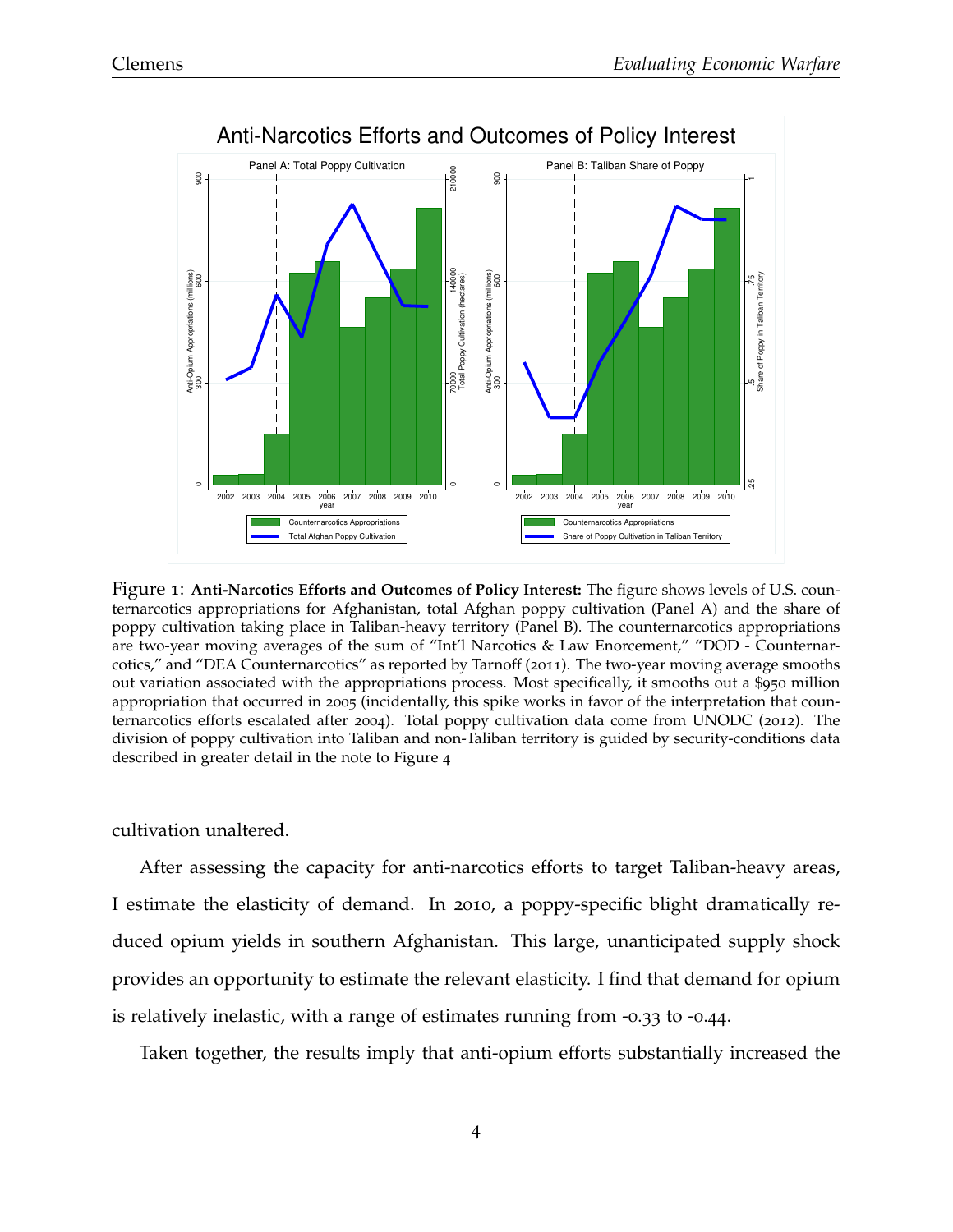opiate-industry resources flowing to the Taliban. For each kilogram of opium removed from the market, the estimates imply that only one-sixth of a kilogram would have come from Taliban-heavy areas. Demand is sufficiently inelastic that, absent supply responses, the value of remaining opium would rise substantially, increasing the net income of farmers in Taliban-heavy areas by around \$120. Supply responded quickly, and did so largely in Taliban-heavy districts. All told, the opium-source income of farmers in these districts rose from \$240 million in 2004 to \$580 million in 2010.

In section 3 I extend the application of section 1's framework to hypothetical scenarios involving oil-producing nations. A crucial feature of these settings is that an adversary's oil infrastructure should be readily distinguishable from allies' oil infrastructure, enabling relatively flawless targeting. Economic warfare is more likely to achieve its objectives in such scenarios than in the case of Afghan opiates. Nonetheless, the scenarios illustrate that even with perfect targeting it is possible for demand to be sufficiently inelastic, and adversaries' market shares sufficiently large, that economic warfare perversely increases their available resources. Viewing the oil market through the lens of economic warfare readily yields a broader set of geopolitical predictions. A nation's own position in the oil market is an important determinant of the costs and benefits it will realize from attempting economic warfare. Oil exporters, for example, may have strong interests in one another's instability.

I conclude with a discussion of how general the Afghanistan-specific impediments to economic warfare might be. Targeting is likely to pose significant difficulty across a wide range of prohibition-related settings. The Afghan context highlights a central problem of territorial control; it is difficult if not impossible for a government to enforce prohibitions in areas where it lacks dominion. More generally, to the extent that a government's primary adversaries are among those most capable of generating violence, they will naturally tend to pose the hardest targets.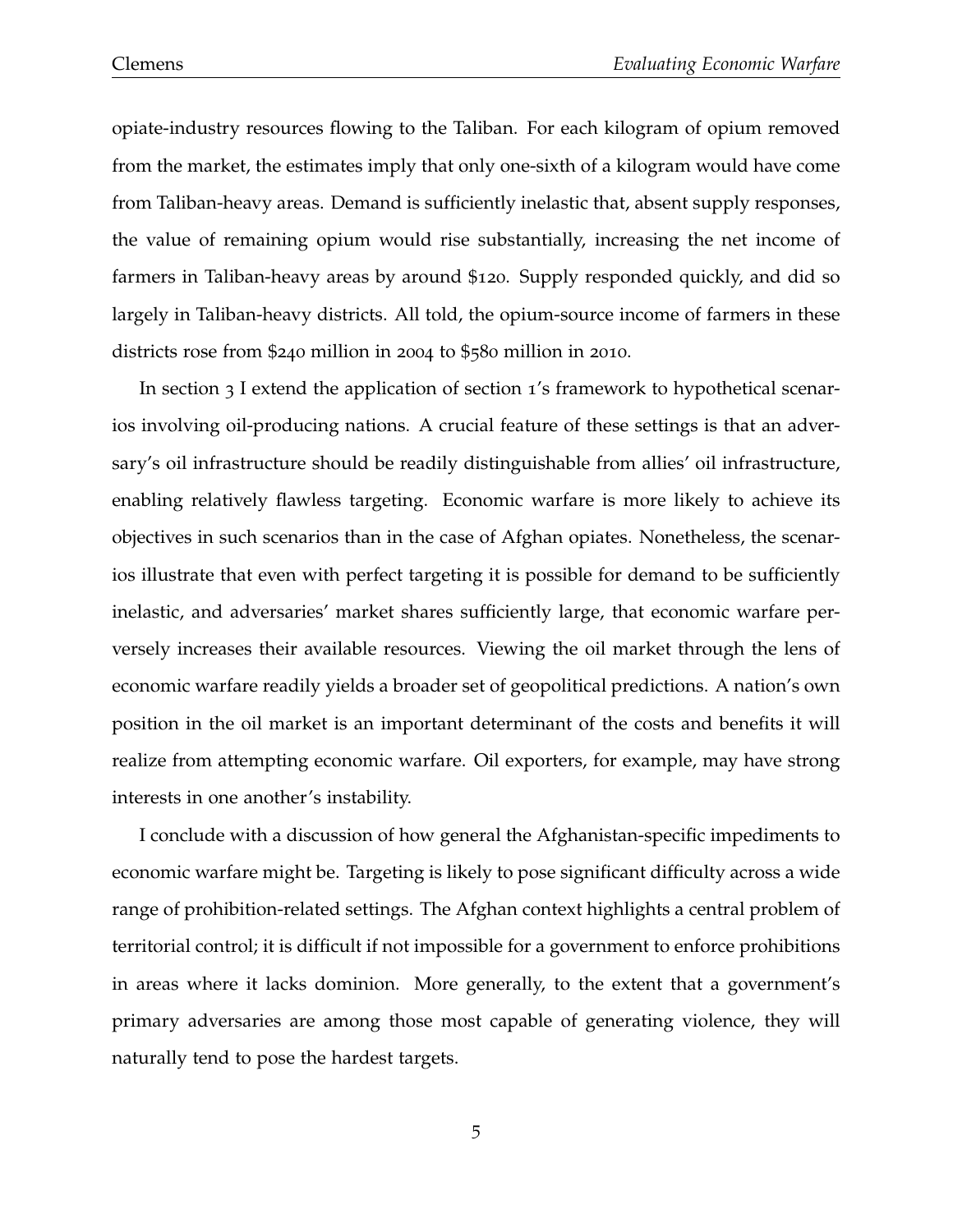### **1 A Model of Economic Warfare**

The following model contains a simple but informative framework for assessing the potential effectiveness of economic warfare. The policies under consideration involve the reduction of output in an industry in which at least one market participant is an adversary. Afghanistan's opiate industry is this paper's primary application.

I characterize the industry as involving the output of a fixed number, *N*, of actors or regions (think, e.g., drug cartels or Afghanistan's administrative provinces).<sup>8</sup> Due to alliances and adversarial relationships, U.S. welfare, *W*, depends on the incomes, *I<sup>i</sup>* , of each of these *N* actors. For simplicity, I assume that  $W = \sum_{i=1}^{N} \lambda_i I_i$ , with the  $\lambda_i$  being positive for allies and negative for adversaries.<sup>9</sup>

I characterize the incomes of industry participants as follows. Potential gross industrywide output is  $Q_{\text{gross}} = \sum_{i=1}^{N} q_i$ . The policy of interest is an "enforcement" level, *E*. *E* is the total amount of opium eliminated from the market, either through interdiction, eradication, or by deterring farmers from cultivating poppy, with *E<sup>i</sup>* eliminated from producer *i*. This leaves net output of *Q*net = *Q*gross − *E*. Demand determines the marketclearing price, with  $P = p(Q_{\text{net}})$ . Producer *i*'s income is thus  $I_i = [q_i - E_i] \times p(Q_{\text{net}})$ .

The extent to which enforcement falls upon producer or region *i* depends on a targeting parameter,  $\rho_i$ , with  $E_i = \rho_i E$ . The ability to target enforcement at producers with low  $\lambda_i$  is clearly crucial for the success of economic warfare. I treat the  $\rho_i$  as reflecting fixed limitations on the U.S.'s ability to target.<sup>10</sup> Given these  $\rho_i$ , the expression for welfare can be written as:

 $8$ This should not be interpreted as applying at the level of, for example, individual Afghan farmers, who might be assumed to freely enter and exit into the production of opium. The relevant unit is some equivalent of a state actor (e.g., a country or a provincial warlord possessing the taxing authority relevant in the Afghan context).

<sup>9</sup>Of course this function need not be linear in the producer incomes.

<sup>&</sup>lt;sup>10</sup>A natural extension would involving allowing these targeting weights to be improved at some cost.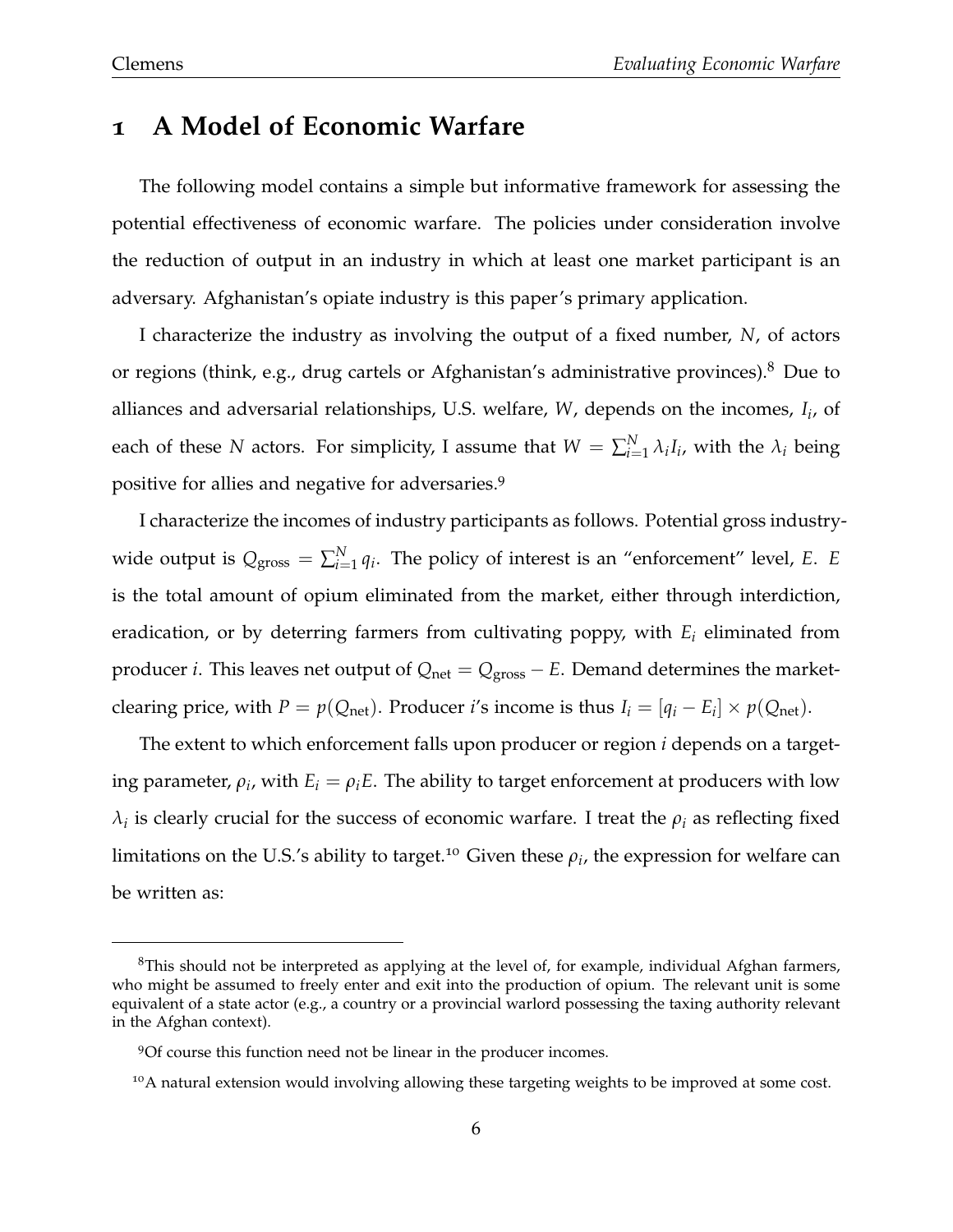$$
W(E) = \sum_{i=1}^{N} [\lambda_i[q_i - \rho_i E] \times p(Q_{\text{gross}} - E)].
$$
 (1)

The analysis is simplest when enforcement is thought of as a surprise, post-production move made in the context of a one-shot game. In subsequent periods one must account for strategic responses of production to expected enforcement.<sup>11</sup> In these later periods, enforcement may be more appropriately modeled as shifting the producers' cost curves. Additional natural extensions would account explicitly for the cost of enforcement and allow the price to affect U.S. welfare directly through domestic markets.<sup>12</sup> While these extensions add complexity to the analysis, the factors emphasized below remain central.

For a convenient set of  $\lambda_i$ , Proposition 1 describes the condition under which an incremental increase in enforcement improves U.S. welfare. Specifically, it addresses the case in which there is a single adversarial producer, with the United States expressing indifference to the incomes flowing to all other actors.

**Proposition 1** *Let welfare be described by*  $W = \lambda_1[q_1 - \rho_1 E] \times p(Q_{\text{gross}} - E)$ *, with*  $\lambda_1 < 0$ *, and let ǫ<sup>D</sup> be the elasticity of demand. Then W increases in the level of enforcement if and only if the targeting parameter ρ*<sup>1</sup> *is greater a threshold ρ* ∗ 1 *defined below:*

$$
\rho_1^* = -\frac{1}{\epsilon_D} \frac{[q_1 - E_1]}{Q_{net}}.
$$
\n(2)

*This threshold ρ* ∗  $_1^\ast$  is declining in the magnitude of the relevant market's elasticity of demand and *increasing in the adversary's initial market share.*

<sup>&</sup>lt;sup>11</sup>A slight variant on the condition derived below remains a central determinant of economic warfare's success when production responds by shifting along an upward sloping supply curve. The condition appears in the numerator of the extended model's expression for incremental enforcement's effect on welfare.

<sup>&</sup>lt;sup>12</sup>For standard goods, increases in price will reduce welfare from domestic consumption. For goods with negative externalities, however, increases in domestic prices may increase welfare. As analyzed elsewhere, optimal policies for reducing the consumption of such goods with negative externalities may or may not involve quantity-oriented enforcement of the sort considered here (Becker, Murphy and Grossman, 2006; Glaeser and Shleifer, 2001).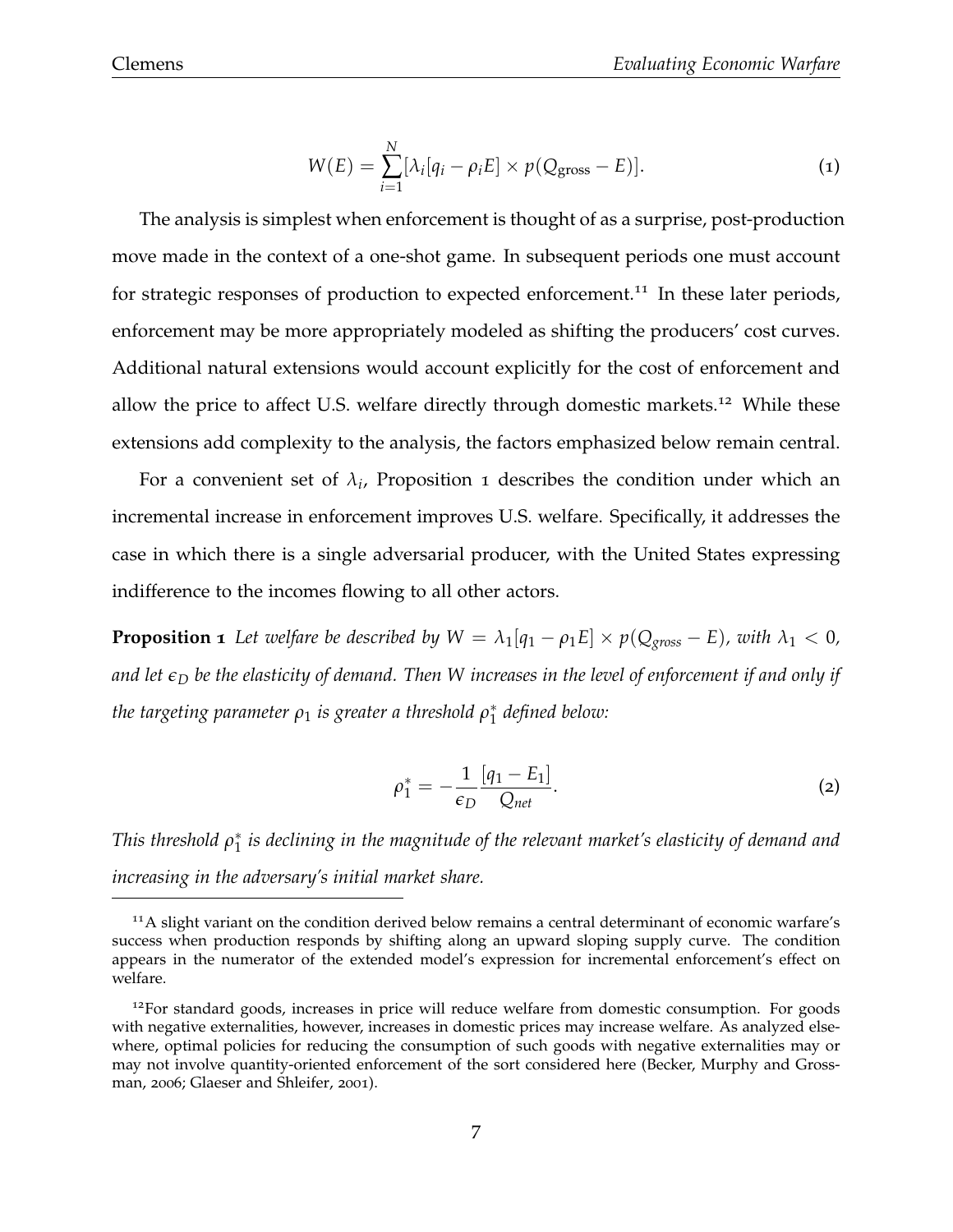The proposition's economic content can initially be illustrated by considering its implications for several cases:

- 1. Incremental enforcement necessarily reduces welfare when demand is sufficiently inelastic that  $-\frac{1}{\epsilon_D}$  $[q_1-E_1]$  $\frac{1-E_1|}{Q_{\text{net}}} > 1.$
- 2. To improve welfare, enforcement must be better-than-random (i.e.,  $\rho_1 > \frac{[q_1-E_1]}{O_{net}}$  $\frac{1 - L_1}{Q_{\text{net}}}$ when demand is inelastic, and increasingly so as demand becomes increasingly inelastic. Similarly, enforcement may be worse-than-random when demand is elastic, and may be increasingly so as demand becomes increasingly elastic.
- 3. When adversaries account for the entire market, either as a monopoly or as a cartel, and when disutility from their resources uniformly equals  $\lambda_1$ , enforcement improves (worsens) welfare if demand is elastic (inelastic).
- 4. Even when demand is elastic and adversaries account for the entire market, sufficiently poor targeting can reduce welfare when  $\lambda_i$  varies across adversaries.

### **2 The Case of Afghan Opiates**

In this section I empirically assess the key determinants of economic warfare's impact in the context the Afghan opiate industry. With the export value of opiates regularly amounting to one sixth to one third of Afghanistan's GDP (UNODC, 2010, 2012), the potential for opium-source income to fuel the insurgency is a salient concern. Furthermore, historical concentrations of poppy cultivation in Taliban-oriented areas raise the possibility of a well-targeted anti-opium campaign. As shown below, recent experience has belied such optimism.

For simplicity, Afghanistan and its opiate industry can be divided into two producing regions: those influenced by the Taliban and those controlled by the national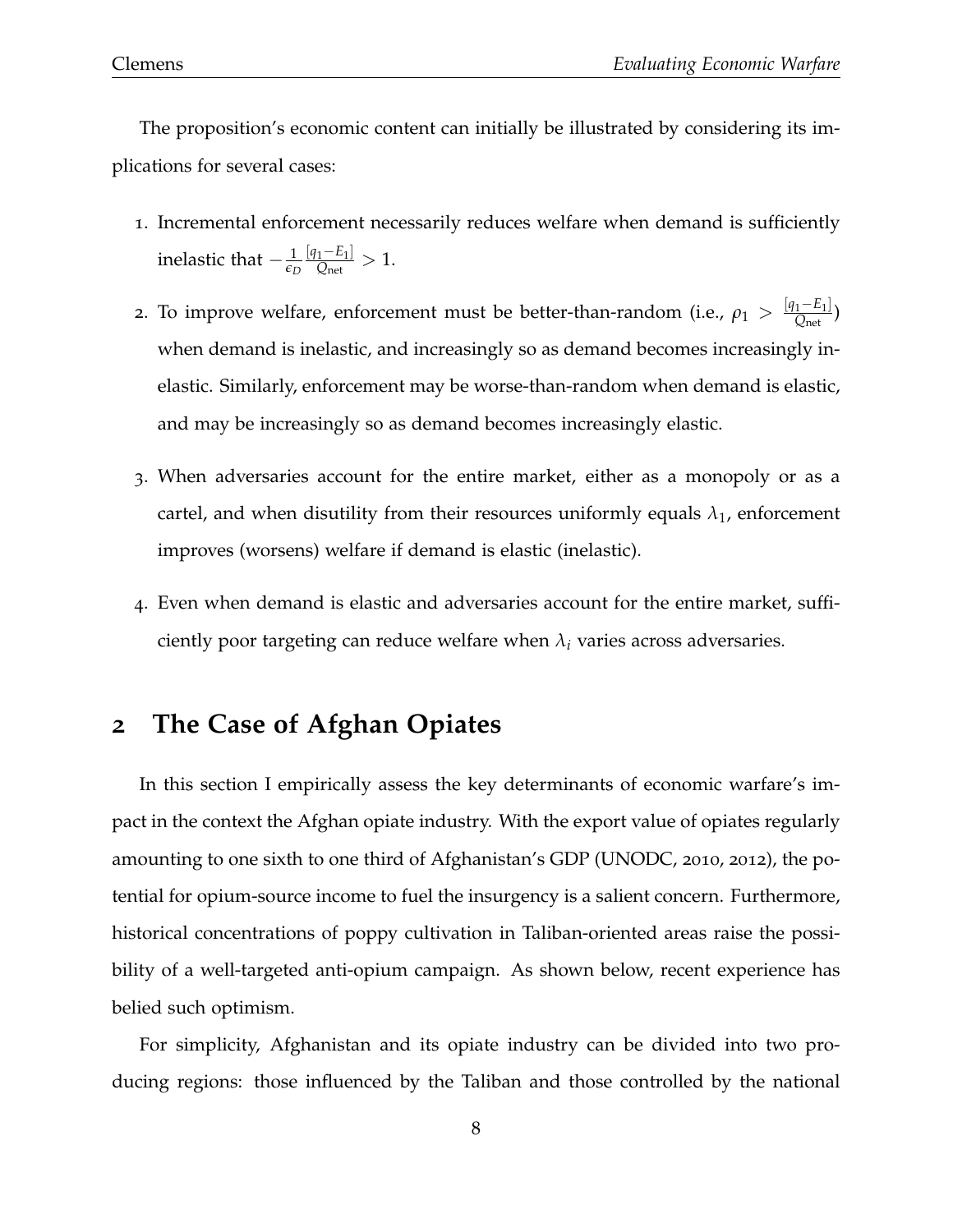government. Flows of income from the opiate industry to Taliban-heavy territory have an unambiguously negative effect on U.S. welfare; this income undermines U.S. security interests as well as its concerns associated with the war on drugs. U.S. sentiment towards flows of opiate income to government-controlled territories is less clear. On the one hand, it is associated with the narcotics industry, with its implications for global public health and corruption within Afghanistan. On the other hand, it contributes to our ally's resource base and improves the livelihoods of low-income families on whose loyalty our ally's government relies. As a first approximation I consider the simplest case, namely the case in which the United States is, on net, indifferent to opiate-industry income outside of Taliban-heavy areas.

### **2.1 Data Describing Afghan Poppy Cultivation and Taliban Influence**

A retrospective analysis of anti-opium policy in Afghanistan looks bleak for reasons related to each of the key parameters from equation (2). I begin with an assessment of the targeting parameter. The analysis focuses on poppy cultivation rather than postproduction interdiction for two reasons. First, dissuasion of poppy cultivation, both through the threat of crop eradication and due to farmer respect for either secular or Islamic law, plays a central role in driving the distribution of opiate-industry income across the country (UNODC, 2012).<sup>13</sup> In contrast, post-production interdiction typically accounts for less than 5 percent of total opium output, and is in some years closer to 1 percent (UNODC, 2010, 2011, 2012). Second, data on the cross-district distribution of

<sup>&</sup>lt;sup>13</sup>Among farmers who had previously cultivated poppy but ceased doing so in 2011, 23 percent reported doing so due to the existence of the government ban, 11 percent because poppy cultivation is (only recently, apparently) "against Islam," and an additional 5 percent due to a decision of local elders; 15 percent reported fear of the government and an additional 5 percent fear, specifically, of eradication; the remainder cited traditional production-related factors including input costs, yields, and market prices. Suggestively, the U.N.'s 2009 report (UNODC, 2010) provides a separate tabulation of responses by farmers in the South and West, which are under relatively heavy Taliban influence. These farmers were far less likely to cite reasons related to government or Islamic prohibitions and far more likely to cite reasons related to the profitability of production.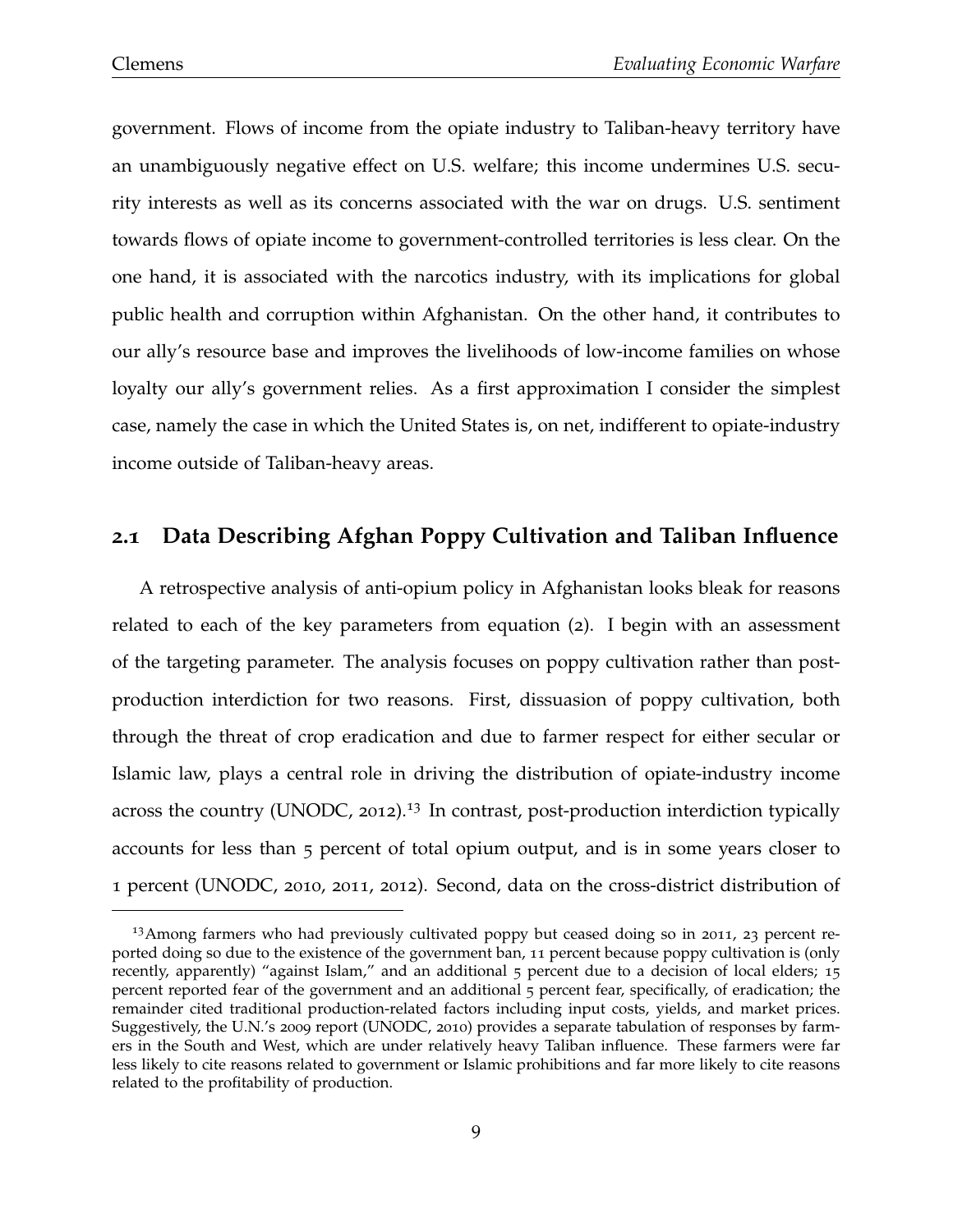poppy cultivation are readily available while such data on interdiction are not.

Table 1 reports summary statistics describing poppy cultivation in 2004 and 2009, two district-level measures of security conditions, and a characterization of each district by its dominant ethnic group. The sample is restricted to the 233 of Afghanistan's 409 districts in which poppy was cultivated in 2004 and in which the measure of security conditions was available.<sup>14</sup> From 2004 to 2009, poppy cultivation was eliminated from some 153 of these districts while originating in 26 that are outside of the sample. The measure of the security threat is a categorical variable running from 1 to 4, with 4 indicating that a district was essentially controlled by the Taliban. The variable "High Security Threat" is simply an indicator equal to 1 for districts with security threats coded as 3 or 4. 44 percent of the districts described in Table 1 were dominated by the Pashtun ethnicity, which is prominent in Afghanistan's southern provinces and is predictive of relatively strong Taliban influence. 37 percent were Tajik dominated and 9 percent Uzbek dominated. In contrast with the Pashtun ethnicity, Tajiks and Uzbeks were the principal players in the Northern Alliance that worked with U.S. forces towards the Taliban's ouster in 2001.

#### **2.2 Analysis of Targeting in the Context of Afghan Opium Poppy**

2004 marked a high point for dispersion of poppy cultivation across Afghanistan. Anti-opium efforts were minimal during that and previous years, as stated policy objectives involved limited emphasis on the drug trade. In that year, the UNODC documented a then-record 131,000 hectares of land under opium poppy cultivation. This included 45,000 hectares in three Taliban-heavy provinces that have long poppy-cultivating

<sup>&</sup>lt;sup>14</sup>I choose 2004 as the base year because it described the maximum extent of poppy cultivation across Afghanistan; the 233 poppy-cultivating districts encompassed 32 of Afghanistan's 34 provinces, as illustrated in Figure 2. It is also one of the final years preceding the U.S.'s increased emphasis on anti-opium enforcement (Blanchard, 2009).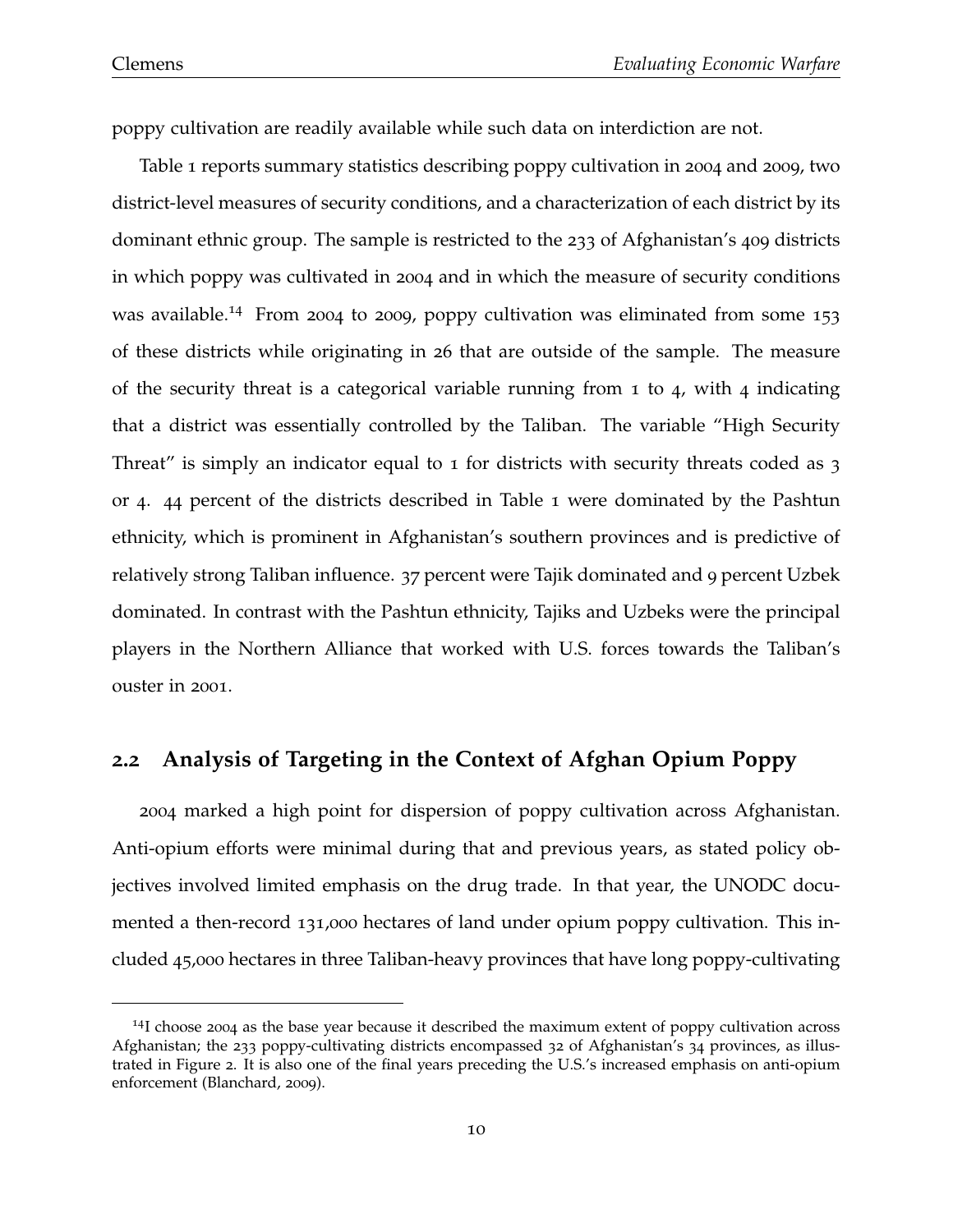|                             | mean    | sd      | m <sub>1</sub> n | max   |
|-----------------------------|---------|---------|------------------|-------|
| Opium Hectares (2004)       | 530.67  | 914.15  | $\overline{2}$   | 6486  |
| Opium Hectares (2009)       | 466.09  | 1697.36 | $\Omega$         | 17063 |
| Opium Poppy Eliminated      | 0.66    | 0.48    | O                | 1     |
| Opium Poppy Reduced         | 0.84    | 0.37    | O                | 1     |
| Pct Change in Opium Poppy   | $-1.45$ | 1.08    | $-2$             | 2     |
| <b>High Security Threat</b> | 0.35    | 0.48    | O                | 1     |
| Categorical Security Threat | 1.87    | 0.97    | 1                | 4     |
| Pashtun District            | 0.44    | 0.50    | Ω                | 1     |
| Tajik District              | 0.27    | 0.44    | Ω                | 1     |
| <b>Uzbek District</b>       | 0.09    | 0.29    | О                | 1     |
| Observations                | 233     |         |                  |       |

#### Table 1: **Summary Statistics Describing Afghan Poppy Cultivation and Security**

Note: The data describe the poppy cultivation, security, and dominant ethnic group associated with the 233 Afghan districts documented to have area under opium poppy cultivation in 2004. Poppy cultivation levels (and additional related variables generated by the author) come from the United Nations Office on Drugs and Crime (UNODC, 2010). The percent change in poppy cultivation from 2004 to 2009 was calculated using the mid-point formula (hence the minimum and maximum of -2 and 2, respectively). Data on the level of security and Taliban influence was obtained from a threat assessment map produced by the Afghan National Security Forces and obtained through a website associated with Radio Netherlands Worldwide: http://blogs.rnw.nl/vredeenveiligheid/files/2009/08/ansf-map-april-2009.jpg (last accessed November 4, 2012). Data on the dominant ethnic group in each district was obtained from a map available on the website of the Masawat Development Fund: http://masawatdevelopmentfund.org.au/wpcontent/uploads/2011/11/ethnicgroupsmap.gif (last accessed November 4, 2012).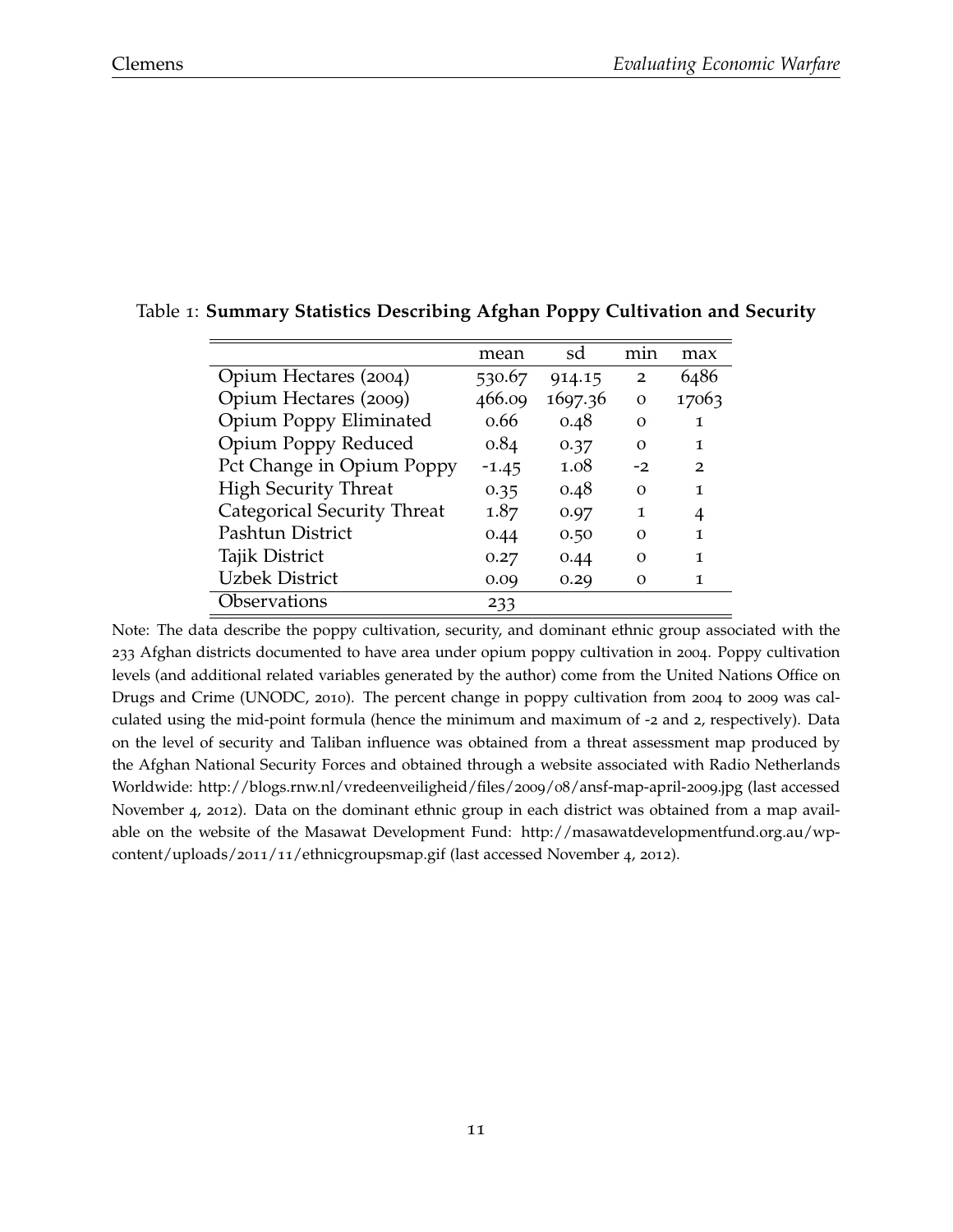

Figure 2: **Opium Poppy Cultivation across Afghanistan (2004):** The map shows levels of poppy cultivation (in hectares) across Afghanistan's districts in 2004. Source: UNODC (2012).

traditions (29,000 hectares in Hilmand, 11,000 in Uruzgan, and 5,000 in Kandahar). Nangarhar, a traditional poppy-cultivating province in the East, accounted for an additional 28,000 hectares while Badakshan, a traditional poppy-cultivating province in the North, accounted for 16,000. The remaining 42,000 hectares were scattered across a record 27 of Afghanistan's 29 remaining provinces.<sup>15</sup>

Anti-opium enforcement escalated substantially in 2005 and subsequent years, as illustrated previously in Figure 1. By 2009, the distribution of poppy cultivation had changed dramatically. Nearly half of Afghanistan's provinces (16) were documented to be poppy free. However, neither the elimination nor significant reduction of poppy culti-

<sup>15</sup>A 2004 realignment of Afghanistan's districts into provinces, increasing the total number of provinces from 32 to 34, creates some ambiguity on this point. The UNODC's Illicit Crop Monitoring Report from that year (UNODC, 2004) shows poppy cultivation in all 32 of the 32 administrative provinces in place at the beginning of the year. Subsequent reports, using the current division of districts into provinces (the division utilized in this paper's empirical analysis) show poppy cultivation as having occurred in 32 of the 34 current provinces (UNODC, 2012).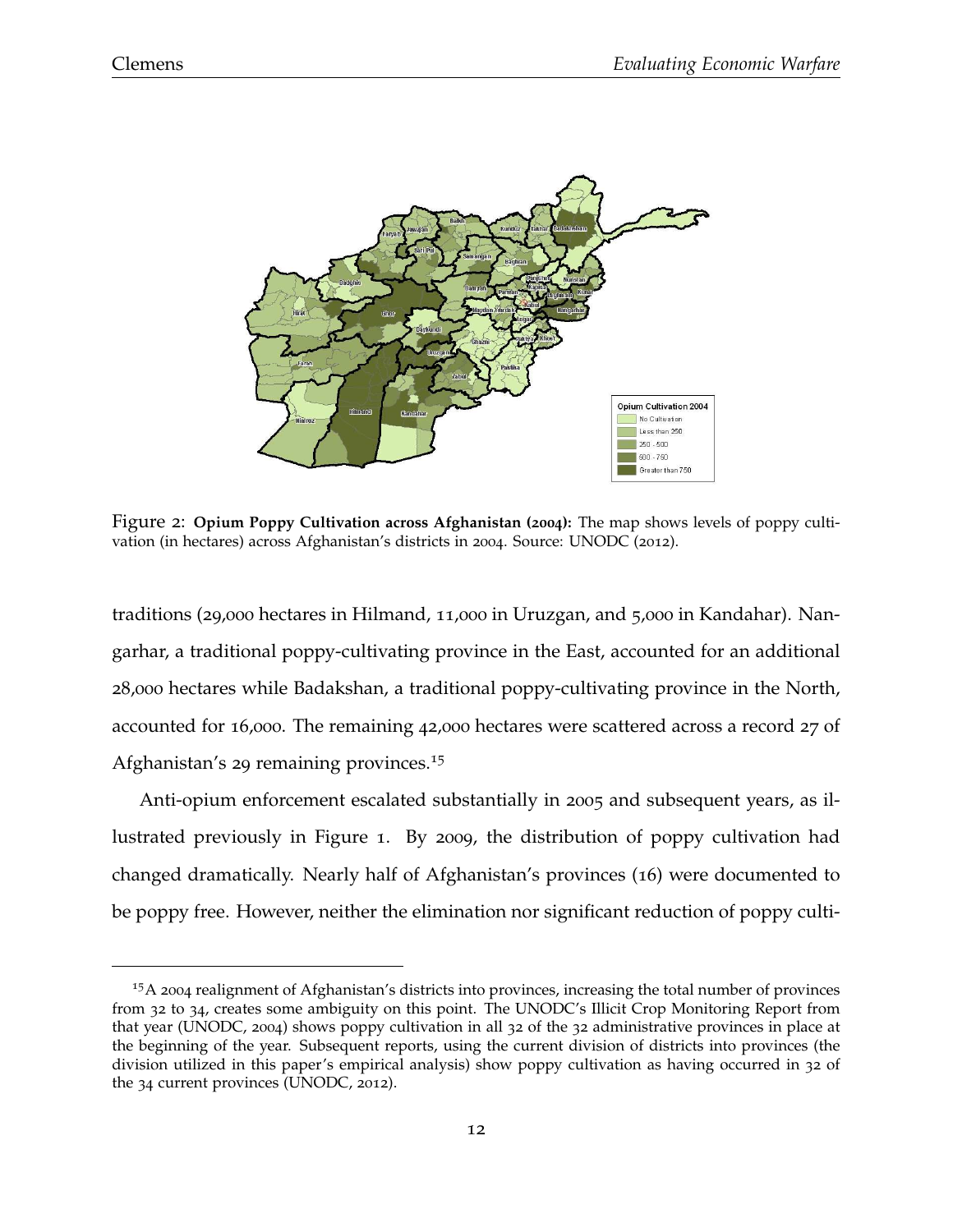

Figure 3: **Opium Poppy Cultivation across Afghanistan (2009):** The map shows levels of poppy cultivation (in hectares) across Afghanistan's districts in 2009. Source: UNODC (2012).

vation occurred in the Taliban-heavy provinces (see Figure 4, which shows a measure of Taliban influence across Afghanistan's districts as of 2007). In the government-controlled North, Badakshan had become a relatively minor player, as had Nangarhar, located near Kabul in the east. Meanwhile, production in Taliban-heavy provinces rose substantially, with 63,000 hectares under poppy cultivation in Hilmand, 11,000 in Uruzgan, and 27,000 in Kandahar. Taliban-controlled areas in Western Farah province accounted for an additional 17,000 hectares, with the remainder of the country accounting for only 13,000 hectares.

# **2.2.1 Ordinary Least Squares Estimates of the Relationship between Taliban Control and Reductions in Poppy Cultivation**

I estimate the relationship between Taliban influence and changes in poppy cultivation using both an Ordinary Least Squares (OLS) estimator and an Instrumental Vari-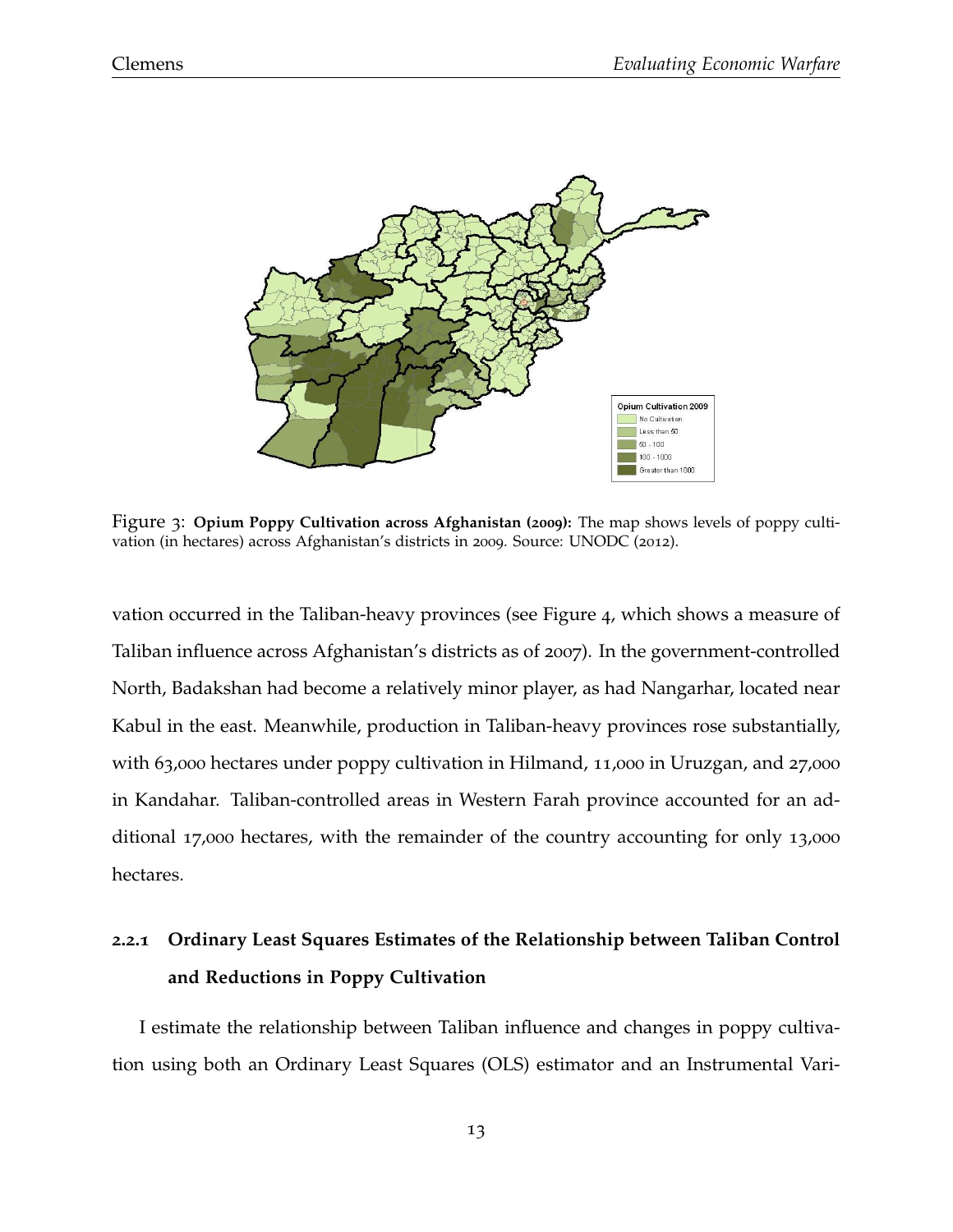

Figure 4: **Taliban Influence across Afghanistan:** The map shows district-level data on the level of security and Taliban influence. Source: Data obtained from a threat assessment map produced by the Afghan National Security Forces and obtained through a website associated with Radio Netherlands Worldwide: http://blogs.rnw.nl/vredeenveiligheid/files/2009/08/ansf-map-april-2009.jpg (last accessed November 4, 2012).

ables (IV) framework. The OLS estimator is below:

$$
\triangle \text{Poppy}\text{Cultivation}_d = \alpha_0^{OLS} + \alpha_1^{OLS} \text{Security Thread}_d + \varepsilon_d. \tag{3}
$$

In equation (3), *α OLS*  $\frac{1}{1}$  is an estimate of the relationship between security conditions and changes in poppy cultivation. The statistical analysis focuses exclusively on districts with non-zero poppy cultivation in 2004.<sup>16</sup>

Estimates of equation (3) are shown in Table 2. The estimate in column 1 shows

<sup>&</sup>lt;sup>16</sup>The earlier discussion of Figure 1 highlighted that increases in poppy cultivation were concentrated in Taliban-heavy areas. While clearly true on a production-weighted basis, this is difficult to capture in an analysis of percent changes; in percent changes, shifts from 0 to any positive value are equivalent. When calculated using the mid-point formula they are uniformly equal to 2 and when calculated in terms of log points they are infinite. In analysis not shown I find that, despite being correlated with absolute production increases, security conditions are uncorrelated the *origination* of poppy cultivation across districts between 2004 and 2009.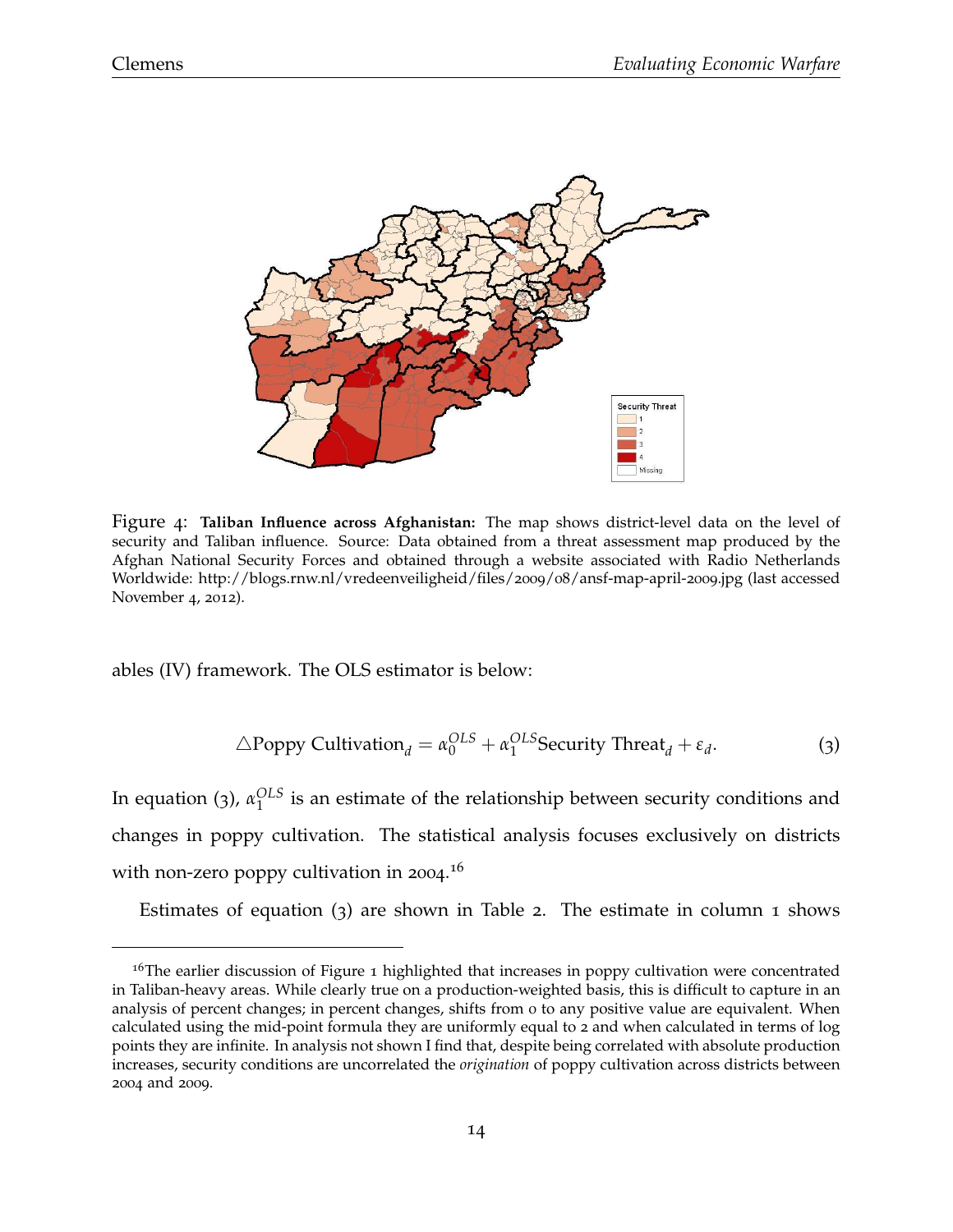that the binary indicator for a high level of Taliban threat predicts a 50 percentage point lower likelihood that poppy cultivation was eliminated from a district. This same variable predicts a 34 percentage point lower likelihood that a district's poppy cultivation was reduced (column 3), and predicts relative poppy cultivation increases on the order of 120 percent (column 5). Columns 2, 4, and 6 report a similar set of results where the independent variable is the 4-category indicator of the severity of the Taliban threat. The results are quite similar, suggesting that a 2-category movement up the scale predicts poppy-cultivation changes similar to those associated with the binary threat-level indicator.

In specifications 1, 3, and 5, where the measure of Taliban control is binary, it is straightforward to convert the results into estimates of the targeting parameter  $\rho_1$  from the model in section 1. In specification 1, for example,  $α_0^{OLS}$  $\frac{0}{0}$  is the probability of poppy elimination in non-Taliban territory, while  $\alpha_0^{OLS} + \alpha_1^{OLS}$  $_1^{OLS}$  is the probability of poppy elimination in Taliban territory. Weighting these probabilities by the fraction of districts falling into each category yields an estimate of the fraction of affected districts that were under Taliban control. The resulting estimates, reported immediately beneath the estimates of *α OLS*  $^{OLS}_{0}$  (the *Intercept* term in the table) range from 0.15 to 0.25. The relevant measures of the Taliban's initial market share exceed 30 percent when measured as a fraction of districts and 40 percent when measured as a fraction of all land under poppy cultivation; the results thus imply worse-than-random targeting.

It is important to keep in mind that the parameter of interest is not a causal estimate of the effect of Taliban control on the ease of targeting particular areas. The parameter of interest could be better described as an all-inclusive technological constraint on targeting. Suppose, for example, that anti-opium enforcement is difficult in mountainous regions and that mountainous regions are also controlled by the Taliban. In this hypothetical, Taliban control *per se* would not be a cause of difficulty in targeting enforcement at these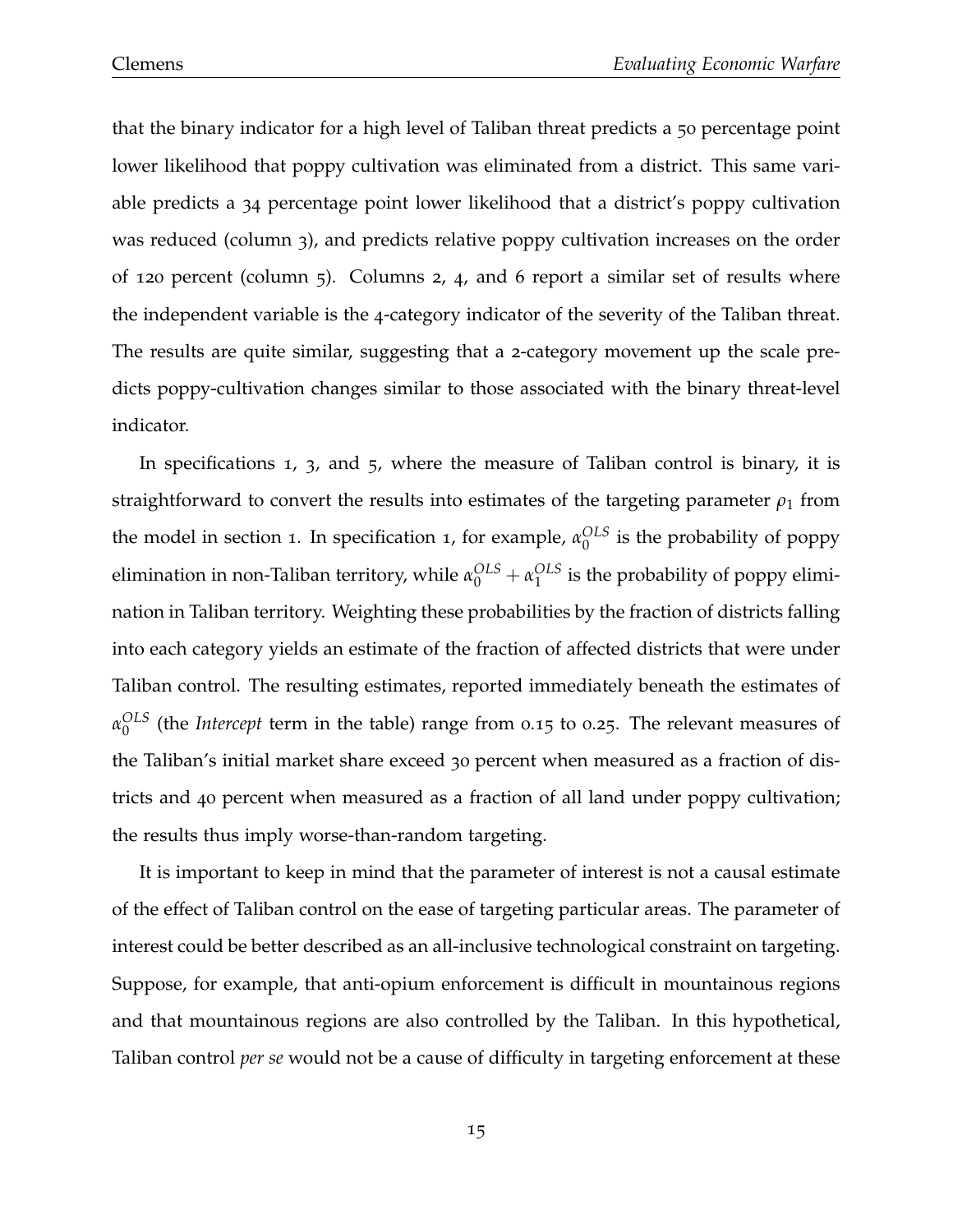| Coeff./SE<br><b>High Security Threat</b><br>$-0.5335**$<br>(0.1338)<br>Categorical Security Threat<br>$0.8421**$<br>Intercept<br>(0.0521)<br>Implied Targeting Parameter: $\rho_1$<br>N                                                                                                                                                                                                                                                                                                                                                                                                                                                                                                                                                                                                                                                                                                                                                                                                      | 0.157      | Coeff./SE<br>$-0.2830**$<br>(0.0554)<br>$1.1862**$<br>(0.0855) | Coeff./SE<br>$-0.3432*$<br>(0.1278)<br>$0.9605**$ | Coeff./SE<br>$-0.1806**$<br>(0.0585)<br>$1.1792**$ | Coeff./SE<br>$1.1733**$<br>(0.3625) | Coeff./SE<br>$0.6110**$<br>(0.1504) |
|----------------------------------------------------------------------------------------------------------------------------------------------------------------------------------------------------------------------------------------------------------------------------------------------------------------------------------------------------------------------------------------------------------------------------------------------------------------------------------------------------------------------------------------------------------------------------------------------------------------------------------------------------------------------------------------------------------------------------------------------------------------------------------------------------------------------------------------------------------------------------------------------------------------------------------------------------------------------------------------------|------------|----------------------------------------------------------------|---------------------------------------------------|----------------------------------------------------|-------------------------------------|-------------------------------------|
|                                                                                                                                                                                                                                                                                                                                                                                                                                                                                                                                                                                                                                                                                                                                                                                                                                                                                                                                                                                              |            |                                                                |                                                   |                                                    |                                     |                                     |
|                                                                                                                                                                                                                                                                                                                                                                                                                                                                                                                                                                                                                                                                                                                                                                                                                                                                                                                                                                                              |            |                                                                |                                                   |                                                    |                                     |                                     |
|                                                                                                                                                                                                                                                                                                                                                                                                                                                                                                                                                                                                                                                                                                                                                                                                                                                                                                                                                                                              |            |                                                                |                                                   |                                                    |                                     |                                     |
|                                                                                                                                                                                                                                                                                                                                                                                                                                                                                                                                                                                                                                                                                                                                                                                                                                                                                                                                                                                              |            |                                                                |                                                   |                                                    |                                     |                                     |
|                                                                                                                                                                                                                                                                                                                                                                                                                                                                                                                                                                                                                                                                                                                                                                                                                                                                                                                                                                                              |            |                                                                |                                                   |                                                    |                                     |                                     |
|                                                                                                                                                                                                                                                                                                                                                                                                                                                                                                                                                                                                                                                                                                                                                                                                                                                                                                                                                                                              |            |                                                                |                                                   |                                                    | $-1.8548**$                         | $-2.5903**$                         |
|                                                                                                                                                                                                                                                                                                                                                                                                                                                                                                                                                                                                                                                                                                                                                                                                                                                                                                                                                                                              |            |                                                                | (0.0253)                                          | (0.0718)                                           | (0.0794)                            | (0.1770)                            |
|                                                                                                                                                                                                                                                                                                                                                                                                                                                                                                                                                                                                                                                                                                                                                                                                                                                                                                                                                                                              |            |                                                                | 0.245                                             |                                                    | 0.187                               |                                     |
|                                                                                                                                                                                                                                                                                                                                                                                                                                                                                                                                                                                                                                                                                                                                                                                                                                                                                                                                                                                              | 233        | 233                                                            | 233                                               | 233                                                | 233                                 | 233                                 |
| Number of Clusters                                                                                                                                                                                                                                                                                                                                                                                                                                                                                                                                                                                                                                                                                                                                                                                                                                                                                                                                                                           | 31         | 31                                                             | 31                                                | 31                                                 | 31                                  | 31                                  |
| Estimator                                                                                                                                                                                                                                                                                                                                                                                                                                                                                                                                                                                                                                                                                                                                                                                                                                                                                                                                                                                    | <b>OLS</b> | <b>OLS</b>                                                     | <b>OLS</b>                                        | <b>OLS</b>                                         | <b>OLS</b>                          | <b>OLS</b>                          |
| errors are correlated at the level of the 31 administrative provinces contained in the sample. The table reports coefficients from ordinary least<br>squares estimates of equation (3). The sample consists of 233 Afghan districts with positive levels of opium poppy cultivation in 2004. The<br>dependent variable in columns 1 and 2 is an indicator set equal to 1 if poppy cultivation was entirely eliminated from the district from 2004<br>to 2009. The dependent variable in columns 3 and 4 is an indicator set equal to 1 if poppy cultivation was reduced in the district from 2004<br>to 2009. The dependent variable in columns 5 and 6 is calculated as the percent change in poppy cultivation from 2004 to 2009; this percent<br>change is calculated using the mid-point formula, and thus has a range from -2 to 2. The independent variables, which describe security<br>conditions and the extent of Taliban control, are defined as descried in the note to Table 1. |            |                                                                |                                                   |                                                    |                                     |                                     |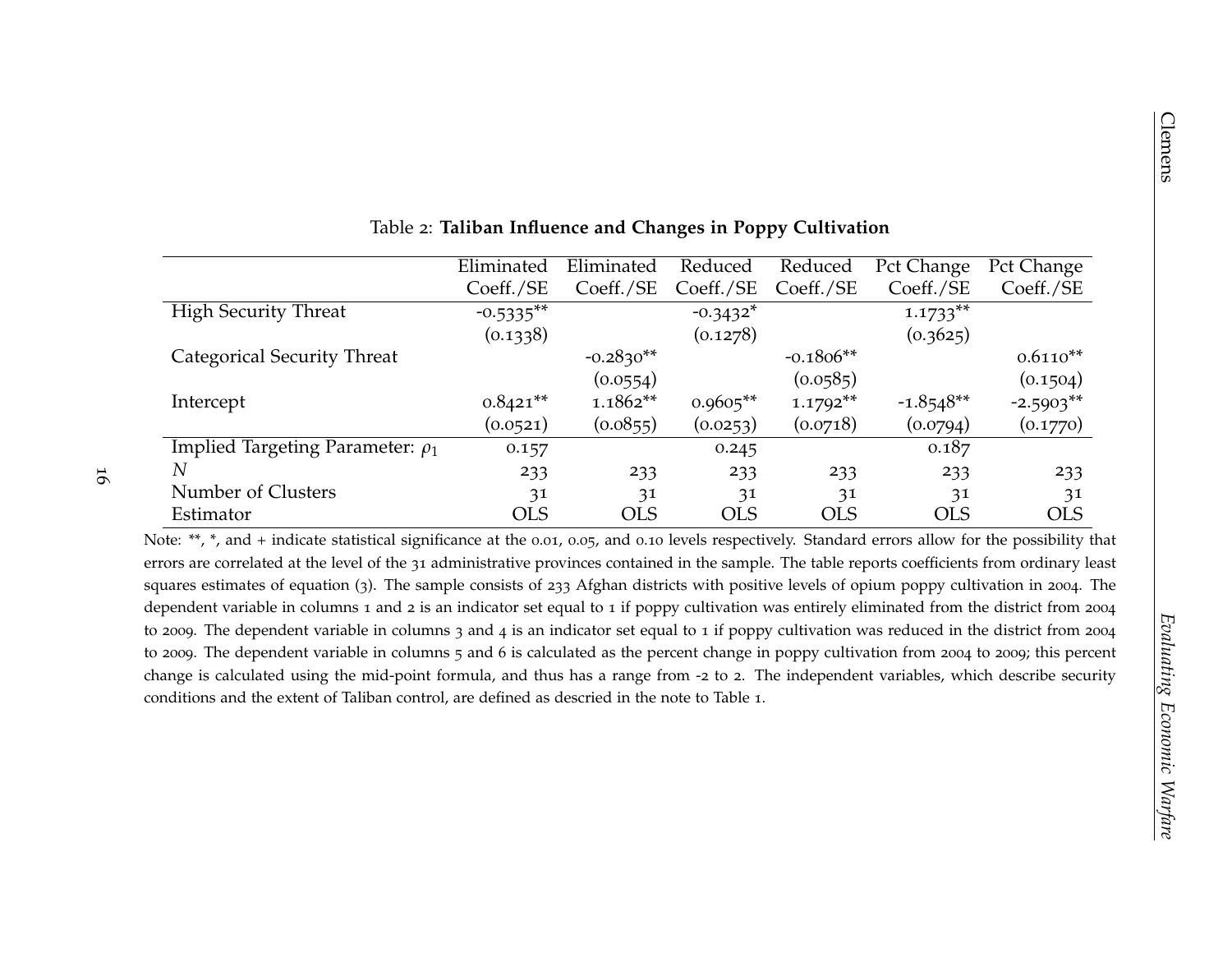regions. Nonetheless, the average difficulty of targeting Taliban-controlled regions is precisely what must be known to evaluate opium-suppression efforts.

There is, however, an important potential flaw with the coefficients in Table 2. Because the measure of security conditions comes from a period after the initial measure of poppy cultivation, reverse causality may be at work. A tendency for the continuation of poppy cultivation and opium production to increase Taliban influence may induce a negative correlation between poppy elimination and Taliban control. Importantly, the mechanism just described would tend to bolster the argument for attempting to eliminate poppy. This contrasts sharply with the "targeting" interpretation of  $α_1^{OLS}$  $_1^{\text{OLS}}$ , under which a negative correlation suggests that anti-opium efforts may be ineffective at best and harmful at worst.

# **2.2.2 Instrumental Variables Estimates of the Relationship between Taliban Control and Reductions in Poppy Cultivation**

I use an IV framework to rule out reverse causality by purging the measure of Taliban influence of developments associated with the ongoing conflict. Long-standing ethnic loyalties play a significant role in Afghanistan's extended internal conflict. I show the distribution of ethnic groups across Afghanistan in Figure 5. A comparison of Figures 4 and 5 reveals the relationships between ethnic groups and Taliban influence. Pashtun dominated areas are relatively likely to be influenced by the Taliban. The government firmly controls most areas associated with Tajiks and Uzbeks, who formed the core of the Northern Alliance that toppled the Taliban in 2001 with assistance from U.S. and other NATO forces. The IV estimation framework, which utilizes linkages between ethnic history and proclivity towards the Taliban, is presented below in equations (4) and (5). By using largely pre-conflict data on ethnicity, I ensure that the instrument is not driven by developments associated with the conflict itself.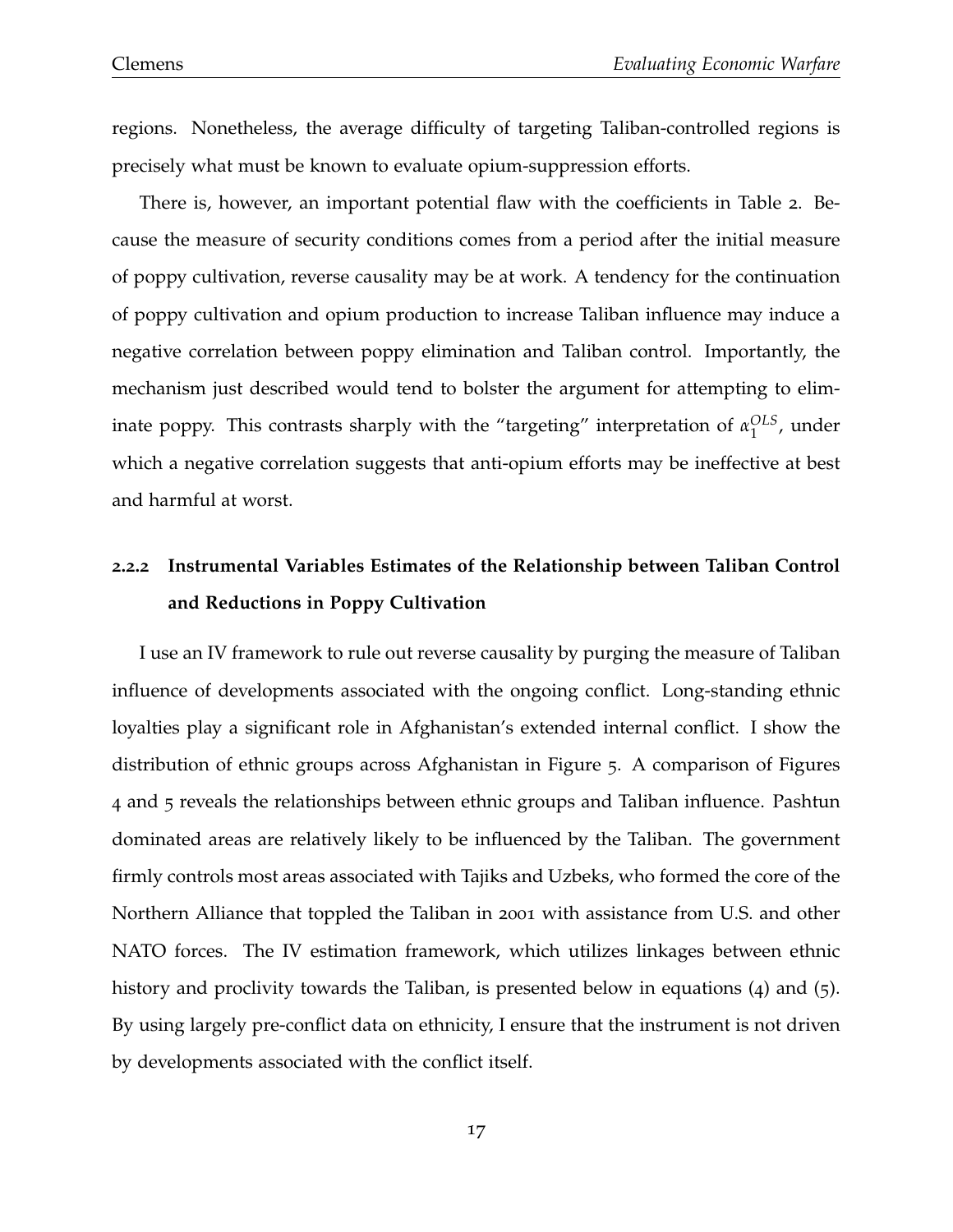

Figure 5: **Distribution of Ethnic Groups across Afghanistan:** The map displays the ethnic groups estimated to make up a majority of each district's population. Source: Data was obtained from a map available on the website of the Masawat Development Fund: http://masawatdevelopmentfund.org.au/wp-content/uploads/2011/11/ethnicgroupsmap.gif (last accessed December 1, 2012). The data collection associated with source map is described here: http://afghanistanelectiondata.org/election/2009/about/ethnic-data (last accessed December 1, 2012). The map "is based on data collected by the Office of the United Nations High Commissioner for Refugees (UNHCR) for AIMS in 2002 for approximately 200 districts and is supplemented with information from the Afghan Central Statistical Office published in 1985."

$$
\triangle \text{Poppy}\text{Cultivation}_d = \alpha_0^{IV} + \alpha_1^{IV} \text{Security Thread}_d + \varepsilon_d \tag{4}
$$

Security Thread<sub>d</sub> = 
$$
\beta_0 + \beta_1
$$
Ethnicity<sub>d</sub> (5)

Table 3 reports the first stage relationship between ethnic groups and Taliban influence. In columns 1 and 2, Taliban influence is described by the High Threat indicator variable while in columns 3 and 4 it is described by the 4-category threat assessment variable. In columns 1 and 3, the indicator variables associated with the relevant ethnic groups are included separately. The estimates are consistent with what one would expect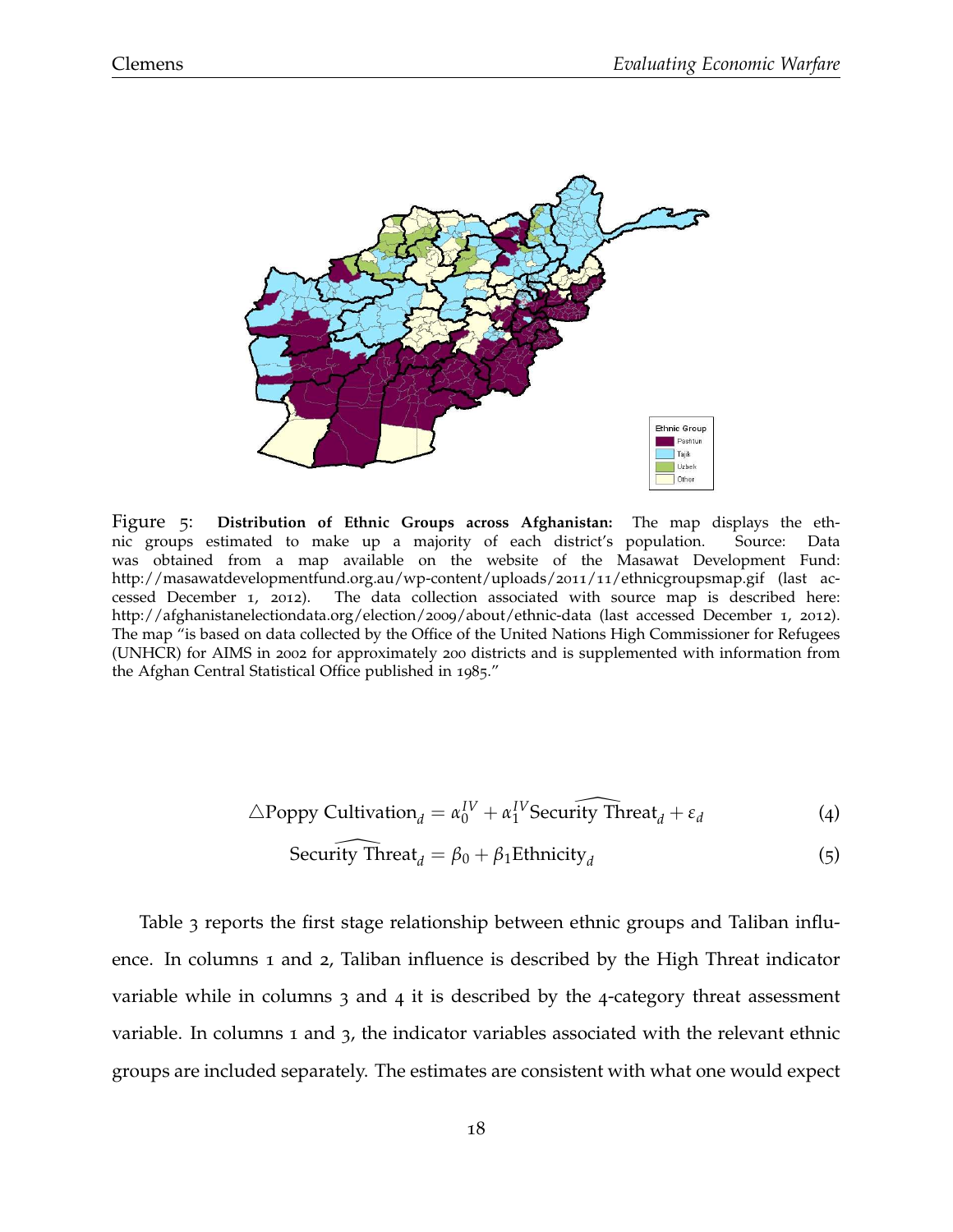|                    | High Threat | <b>High Threat</b> | Cat. Threat | Cat. Threat |
|--------------------|-------------|--------------------|-------------|-------------|
|                    | Coeff./SE   | Coeff./SE          | Coeff./SE   | Coeff./SE   |
| Pashtun            | 0.2855      |                    | $0.6618+$   |             |
|                    | (0.1711)    |                    | (0.3551)    |             |
| Tajik              | $-0.2480*$  |                    | $-0.4435+$  |             |
|                    | (0.1124)    |                    | (0.2203)    |             |
| <b>Uzbek</b>       | $-0.2649*$  |                    | $-0.5595*$  |             |
|                    | (0.1214)    |                    | (0.2638)    |             |
| Ethnicity          |             | $0.2693**$         |             | $0.5693**$  |
|                    |             | (0.0715)           |             | (0.1515)    |
| $R^2$              | 0.252       | 0.252              | 0.273       | 0.270       |
| $\overline{N}$     | 233         | 233                | 233         | 233         |
| Number of Clusters | 31          | 31                 | 31          | 31          |
| Estimator          | OLS         | OLS                | <b>OLS</b>  | OLS         |

Table 3: **First Stage Relationship between Ethnicity and Taliban Control**

Note: \*\*, \*, and + indicate statistical significance at the 0.01, 0.05, and 0.10 levels respectively. Standard errors allow for the possibility that errors are correlated at the level of the 31 administrative provinces contained in the sample. The table reports coefficients from ordinary least squares estimates of equation (5). The sample consists of 233 Afghan districts with positive levels of opium poppy cultivation in 2004. The dependent variable in columns 1 and 2 is an indicator set equal to 1 if the 4-category measure of security conditions is equal to 3 or 4, indicating relatively high degrees of Taliban influence. The dependent variable in columns 3 and 4 is the 4-category measure of security conditions. The independent variables in columns 1 and 3 are indicators for districts dominated by Pashtuns, Tajiks, and Uzbeks. The independent variable in columns 2 and 4 (*Ethnicity*) is an indicator set equal to 1 in Pashtun districts, -1 in Uzbek and Tajik districts, and 0 in districts associated with relatively neutral ethnicities.

given the history of the Afghan conflict as well as what one can see visually in Figures 4 and 5. Tajik and Uzbek districts are relatively unlikely to be Taliban dominated while Pashtun districts are more likely to be Taliban dominated. In columns 2 and 4 I summarize the relevant information on ethnicity in a single variable (*Ethnicity*) in order to maximize the statistical power associated with the first stage relationship. I set *Ethnicity* equal to 1 in Pashtun districts, -1 in Uzbek and Tajik districts, and 0 in districts associated with relatively neutral ethnicities. The coefficient on *Ethnicity* is estimated with sufficient precision to generate first-stage F-statistics in excess of 14 in both columns 2 and 4.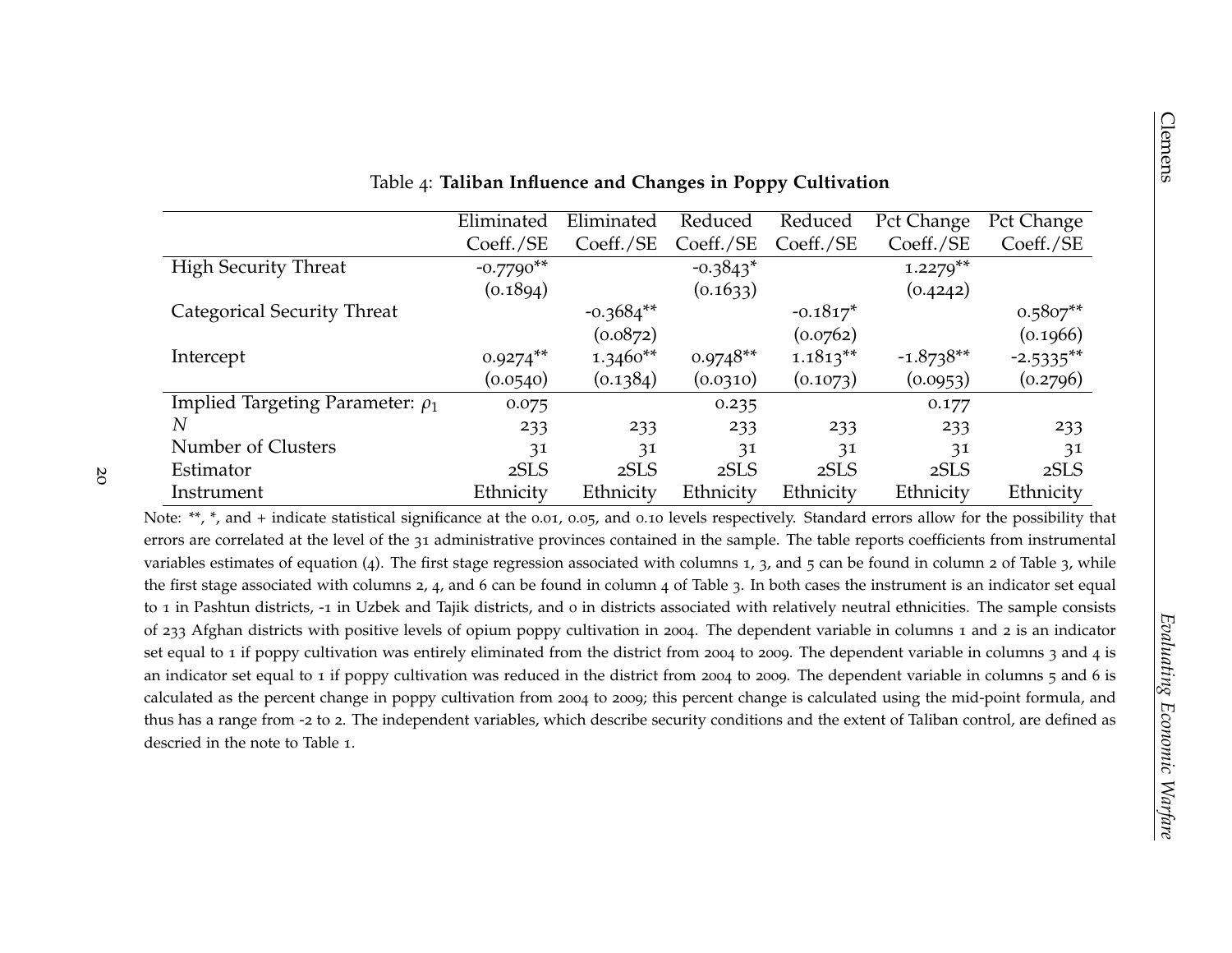Table 4 reports the IV estimates of the relationship between Taliban influence and changes in poppy cultivation. The 6 specifications reported in Table 4 are IV analogs of the 6 OLS specifications reported in Table 2. The coefficients are relatively little changed from the results in Table 2. The results describing the relationship between Taliban influence and the elimination of poppy cultivation are strengthened (columns 1 and 2), with the high-threat indicator predicting 78 percentage point lower likelihood of elimination. The point estimates in columns 3 through 6 are shifted by less than 15 percent from their OLS counterparts. The high threat level is associated with a 38 percent lower likelihood of poppy reduction and with relative poppy cultivation increases on the order of 120 percent. Like the point estimates, estimates of the targeting parameter  $\rho_1$ are little changed from those in Table 2.

Improved estimates of the true targeting parameter could, in principal, be obtained by weighting the regressions by each district's share of total poppy cultivation in 2004. Specifications that apply such weights can be found in Appendix Table A.1. The results are suggestive of even worse targeting than was implied by the results in Table A.1. This reflects that fact that several of the most prominent poppy-cultivating districts in southern Afghanistan experienced significant increases in production over the relevant time period. On average, the estimates thus imply a targeting parameter of less than 0.1. Statistically, however, these results are less reliable than those reported in the main text. The strong right skew of the 2004 cultivation levels places a great deal of weight on a small number of districts. Most relevant to the validity of the IV estimation framework is that this weighting scheme significantly reduces the power of the first stage.

Finally, it is again worth emphasizing that the estimates correspond to changes in poppy cultivation in districts with non-zero production levels in 2004. In the language of the model from Section 1, the estimates relate to the targeting of the output of an initial, fixed set of producers. Accounting for subsequent differences in the origination of poppy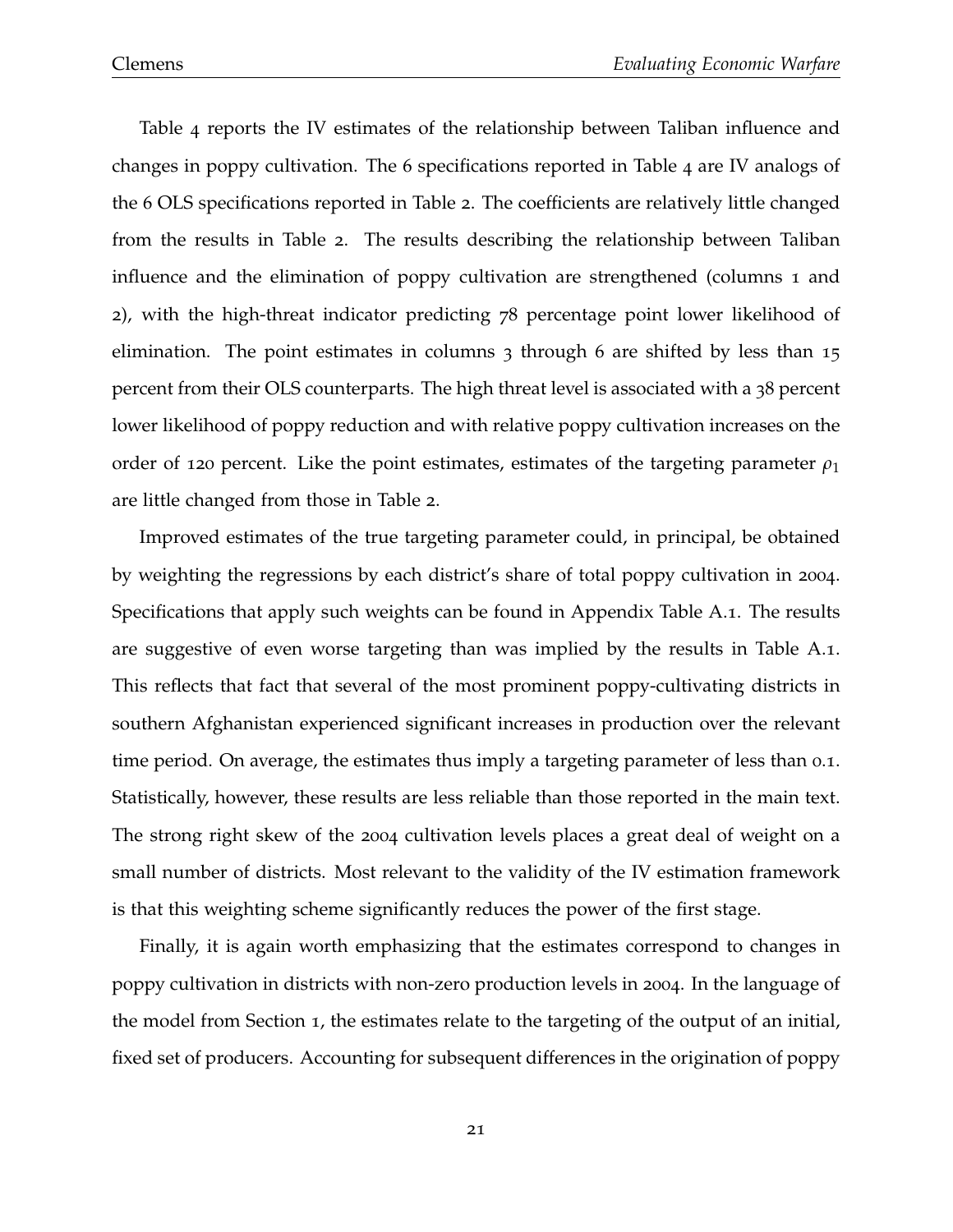production in Taliban and non-Taliban areas would tend to result in an increasingly pessimistic assessment of the targeting parameter (see Figure 1).

### **2.3 The Elasticity of Demand**

I estimate the elasticity of demand for opium in Afghanistan by utilizing a convenient natural experiment. In 2010, a blight beset the poppy fields of southern Afghanistan, resulting in far lower yields than were initially expected (UNODC, 2011). Southern yields averaged roughly 30 kg per hectare, roughly half of their level from the previous year. With the south accounting for the majority of national (and with it global) opium production in recent years, nationwide supply was roughly 44 percent less than anticipated and global supply roughly 38 percent less than expected. Expected and realized quantities of opium production can be found in Panel A of Table 5.

Prices rose dramatically in response to these unexpected declines in the quantity of opium supplied during the 2010 harvest. Afghan opium traders reported that yearover-year prices rose by around 99 log points from the 2009 planting season through the 2010 planting season (from around \$84 per kilogram to around \$226 per kilogram). They similarly reported that year-over-year prices rose by around 115 log points from the leadup to the 2010 harvest to the lead-up to the 2011 harvest (from around \$95 per kilogram to around \$300 per kilogram).<sup>17</sup> Various permutations of the price and quantity effects of the poppy blight can be found in Table 5's Panel C. As reported in column 3, they imply demand elasticities ranging from -0.33 to -0.44.

An alternative approach, taken by Clemens (2008), involves backing out the elasticity of demand for opiates within Afghanistan's borders by using estimates of demand

<sup>&</sup>lt;sup>17</sup>Seasonality in opium prices makes year-over-year price changes a more appropriate means of estimating the demand-side response to the poppy blight than relatively high-frequency changes. High-frequency price changes are also difficulty to utilize in this setting due to uncertainty over both the timing of the blight and the pace at which news of the blight would have traveled to Afghanistan's various regions.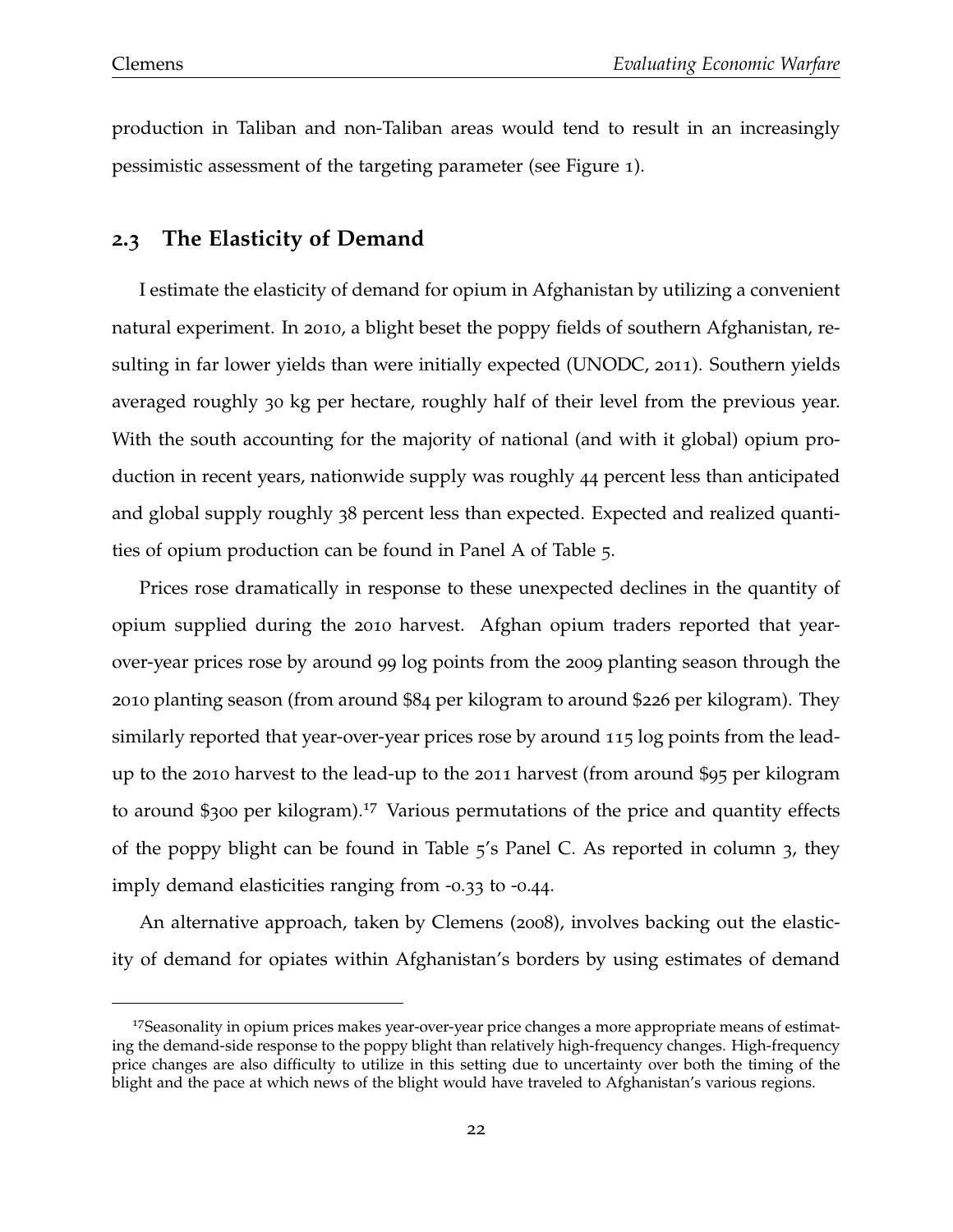| Panel A: Opiate Production in 2009 and 2010 (metric tonnes) |                        |                        |             |  |  |  |
|-------------------------------------------------------------|------------------------|------------------------|-------------|--|--|--|
|                                                             | 2009 Actual            | 2010 Expected          | 2010 Actual |  |  |  |
| Southern Afghanistan                                        | 6026                   | 5878                   | 2984        |  |  |  |
| Rest of Afghanistan                                         | 865                    | 616                    | 616         |  |  |  |
| Afghanistan Total                                           | 6891                   | 6434                   | 3580        |  |  |  |
| Rest of Rest of World                                       | 853                    | 1075                   | 1075        |  |  |  |
| <b>World Total</b>                                          | 7744                   | 7505                   | 4655        |  |  |  |
| Panel B: Opium Prices in 2009-2011 (Dollars per kilogram)   |                        |                        |             |  |  |  |
|                                                             | 2009                   | 2010                   | 2011        |  |  |  |
| <b>Pre-Planting Season</b>                                  | 84                     | 226                    |             |  |  |  |
| <b>Pre-Harvest Season</b>                                   |                        | 95                     | 300         |  |  |  |
| Panel C: Demand Elasticity Estimates                        |                        |                        |             |  |  |  |
|                                                             | % $\triangle$ Quantity | $\%$ $\triangle$ Price | Elasticity  |  |  |  |
| Estimate 1                                                  | $-44\%$                | 99%                    | $-0.44$     |  |  |  |
| Estimate 2                                                  | $-38%$                 | 99%                    | $-0.38$     |  |  |  |
| Estimate 3                                                  | $-44%$                 | 115%                   | $-0.38$     |  |  |  |
| Estimate 4                                                  | $-38%$                 | 115%                   | $-0.33$     |  |  |  |

#### Table 5: **Estimates of the Elasticity of Demand for Opium within Afghanistan**

Note: Data on opium production and prices come from reports by the United Nations Office on Drugs and Crime (UNODC, 2010, 2011, 2012). In Panel B, the estimates of the percentage change in quantity refer to differences between expected and realized quantities. Realized quantities are taken directly from the UNODC's reports. The expected quantity in Afghanistan's southern region was calculated by multiplying the 2009 crop yield by the 2010 level of land under poppy cultivation. Realized yields were much lower due to an unusually destructive poppy-disease (UNODC, 2011). The quantity changes used for estimates 1 and 3 involve the production reductions as shares of Afghan production only. The quantity changes used for estimates 2 and 4 involve the production reductions as shares of global production. The price changes used for elasticity estimates 1 and 2 are year-over-year changes in prices reported during the September run-up to the planting season (UNODC, 2011) during the years surrounding the onset of the poppy disease. The price changes used for elasticity estimates 3 and 4 are year-over-year changes in prices reported during the March run-up to the harvest season (UNODC, 2012) during the years surrounding the onset of the poppy disease.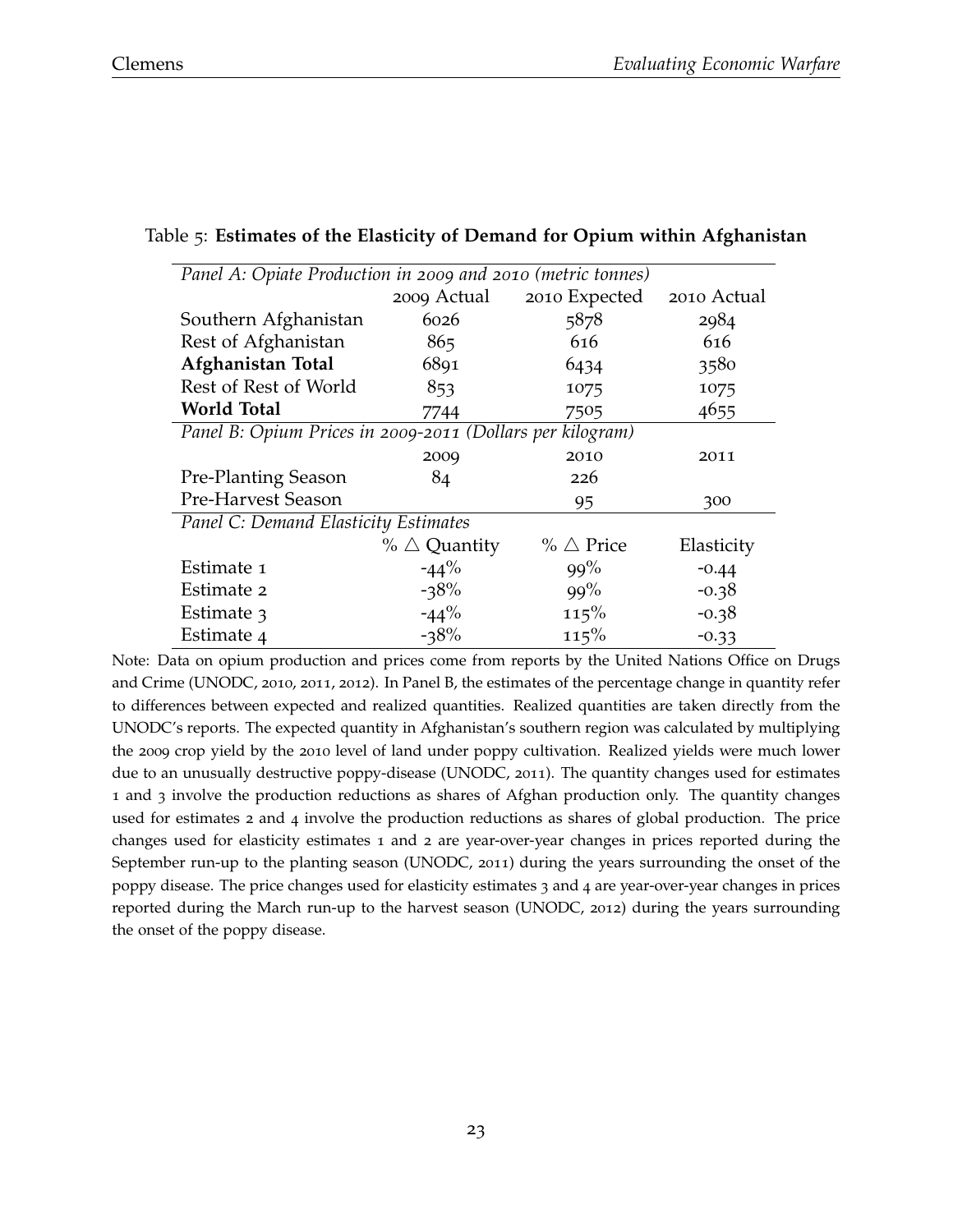elasticities in retail markets. This exercise produces a range of relatively small demand elasticites, running from -0.02 to -0.16.<sup>18</sup> Such low elasticities have even more pessimistic implications for the effects of opium interdiction and poppy eradication efforts than the elasticities just estimated.

#### **2.4 Estimating the Effect of Anti-Opium Efforts on Taliban Resources**

I use the results above to estimate the implications of anti-opium enforcement circa 2004 (the base year from which the targeting parameter was estimated) on the resources available to the Taliban. I take my preferred estimate of the targeting parameter to be the estimate of 0.18 from column  $\overline{5}$  of Table 4. I take the demand elasticity to be -0.4, the market price to be \$142 per kg (UNODC, 2004), and estimate the 2004 market share of Taliban-heavy areas to be 40 percent. Placing these estimates into the formula for the welfare effect of incremental enforcement yields:

$$
\frac{dW}{dE} = -\lambda_1 p \rho_1 + \lambda_1 p \frac{1}{-\epsilon_D} \frac{[q_1 - E_1]}{Q_{\text{net}}}
$$
  
= -\lambda\_1 142 \times 0.18 + \lambda\_1 142 \frac{1}{0.4}.4  
= \lambda\_1 116. (6)

The parameterization implies that seizing or deterring the production of one kilogram of opium channels roughly \$116 in income to farmers in Taliban-heavy areas.<sup>19</sup> The intended effect of reducing Taliban income by seizing 0.18 kilogram from areas they influence is swamped by the unintended effect of increasing the value of their remain-

<sup>&</sup>lt;sup>18</sup>Relatively inelastic demand at the source-country level is driven by the fact that source-country prices are a very small fraction of retail prices. Source-country demand will be highly inelastic unless mark-ups from the source-country to retail markets are nearly purely multiplicative.

<sup>19</sup>Given the standard *ushr* of 10 percent, this would translate into \$12 for the Taliban itself.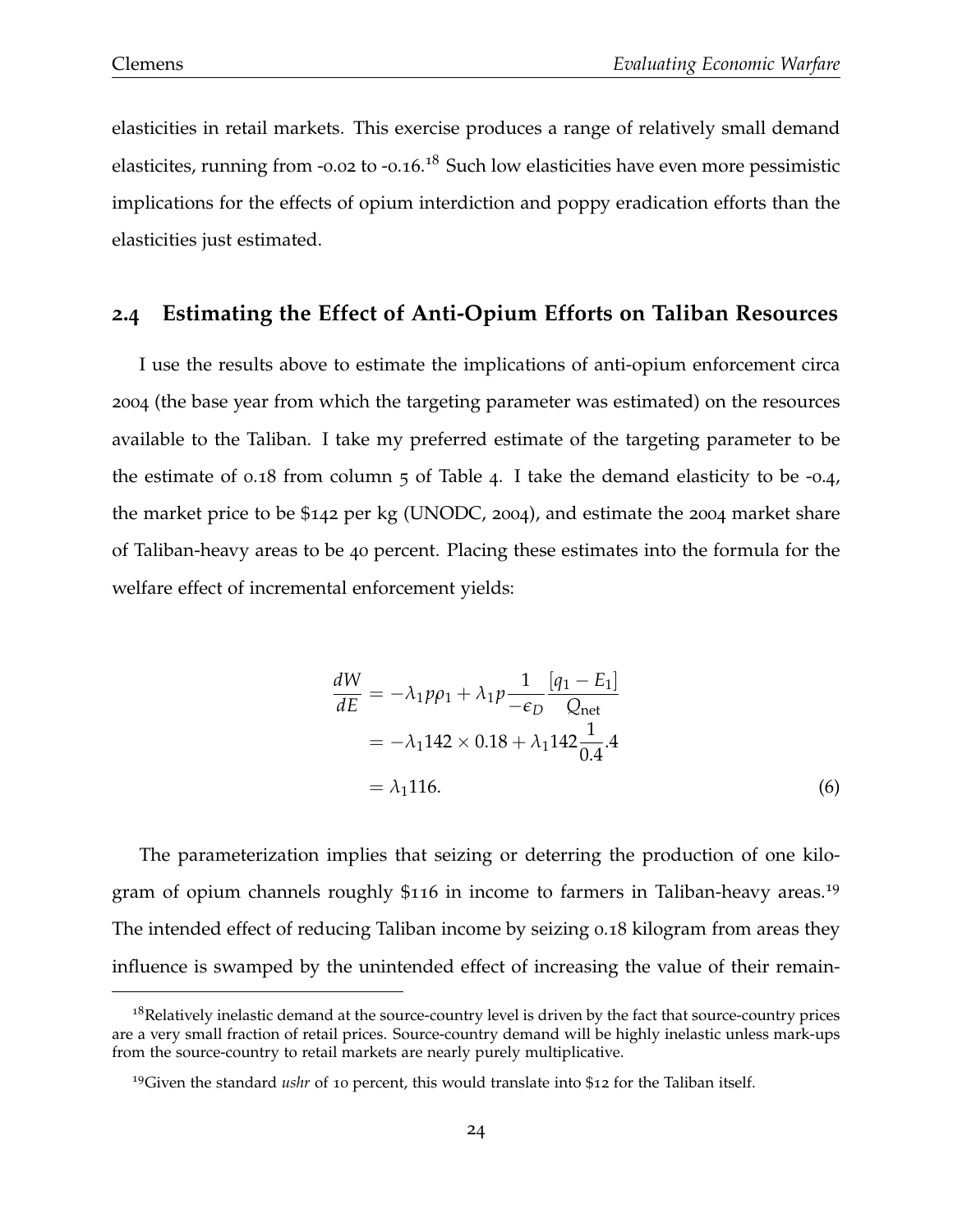ing opium stocks. This increase is large both because demand is relatively inelastic and because an additional 0.82 kilogram of opium in government-controlled territory has simultaneously been removed from the market.

A direct comparison of 2004 and 2010 provides a suggestive estimate of the aggregate impact of anti-opium policy on the distribution of opium income between Taliban and non-Taliban territory. In 2004, there were 131,000 hectares of land under poppy cultivation, yielding an estimated 4,200 metric tonnes, of which roughly 40 percent was produced in Taliban-heavy districts. At an average price of \$142 per kilogram of dry opium, the estimated opium-source income of farmers in Taliban-heavy districts was \$240 million. In 2009, there were 123,000 hectares of land under poppy cultivation, yielding an estimated 3,600 metric tonnes, of which roughly 90 percent was produced in Taliban-heavy districts. At an average price of \$169 per kilogram of dry opium, the estimated opium-source income of farmers in Taliban-heavy districts was \$580 million. The opium-source income of Taliban-heavy territory had thus more than doubled, as had its share of the total.

# **3 Additional Model Calibrations Involving Conflict with an Oil-Producing Country**

In this section I expand the application of section 1's model of economic warfare to the context of conflicts involving oil-producing nations. Historical conflicts involving oil-producing nations point to many of the salient considerations surrounding economic warfare. The years following the U.S. invasion of Iraq, for example, saw extensive insurgent efforts to derail Iraqi oil production and sabotage its pipelines (Fattouh, 2007). The Iran-Iraq War also featured several permutations of relevant strategies. These included the early destruction of Iraq's port facilities (Foote et al., 2004), Iraqi responses in kind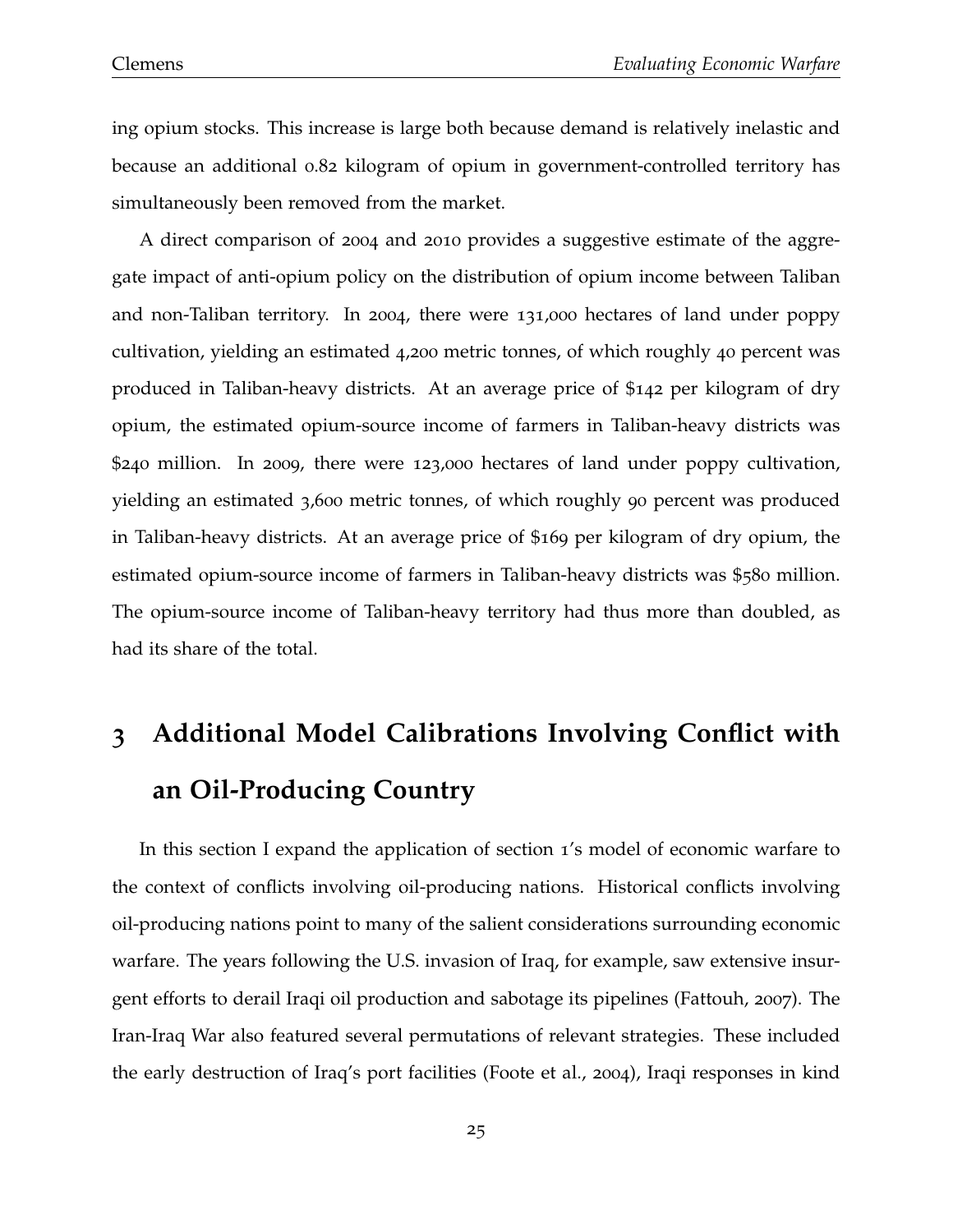(Sterner, 1984), and Iranian threats, directed at the world as a whole, "to close the Gulf for 'everybody'" (Sterner, 1984, p.129). In contrast with the previous section's analysis of anti-opium policy, conflicts involving oil-producing countries provide illustrations of equation (2)'s implications in a setting where targeting should not be particularly difficult.

### **3.1 A Short-Run Conflict Involving Iran**

Consider a hypothetical conflict involving Iran, which accounts for 5 percent of global oil output so that [*q*1−*E*<sup>1</sup> ]  $\frac{1 - E_1}{Q_{\text{net}}} = 0.05$  (USEIA, 2012). Typical estimates of the short-run elasticity of demand for oil are on the order of -0.1 (Cooper, 2003; Hamilton, 2008). Substituting these numbers into equation (2) yields  $\rho_1^* = 0.5$ . If oil infrastructure can be readily targeted, the targeting parameter should approach 1. This implies that incremental destruction of Iranian oil output and/or infrastructure could improve the reference nation's welfare absent additional, unmodeled considerations.

The reference nation's own position in the oil market may radically alter the net benefit it realizes from attempting economic warfare with Iran. A net importer of oil will suffer losses from the increase in oil's price. For the United States, the benefit from reducing Iranian resources would thus be blunted, and possibly reversed, by domestic considerations. In contrast, a net exporter stands to gain from the resulting increase in the value of its own production. Beyond their obvious military value, attacks on one another's oil infrastructure may thus have served more explicitly economic ends in the case of the Iran-Iraq War. The same can be said for efforts to sabotage Iraqi oil production following the U.S.'s 2003 invasion. It is also apparent that a net exporter like modern-day Russia can benefit substantially from protracted Middle East instability. A broader range of consequences, including the potential escalation of existing conflicts and changes in the environment of international relations, are also of clear importance;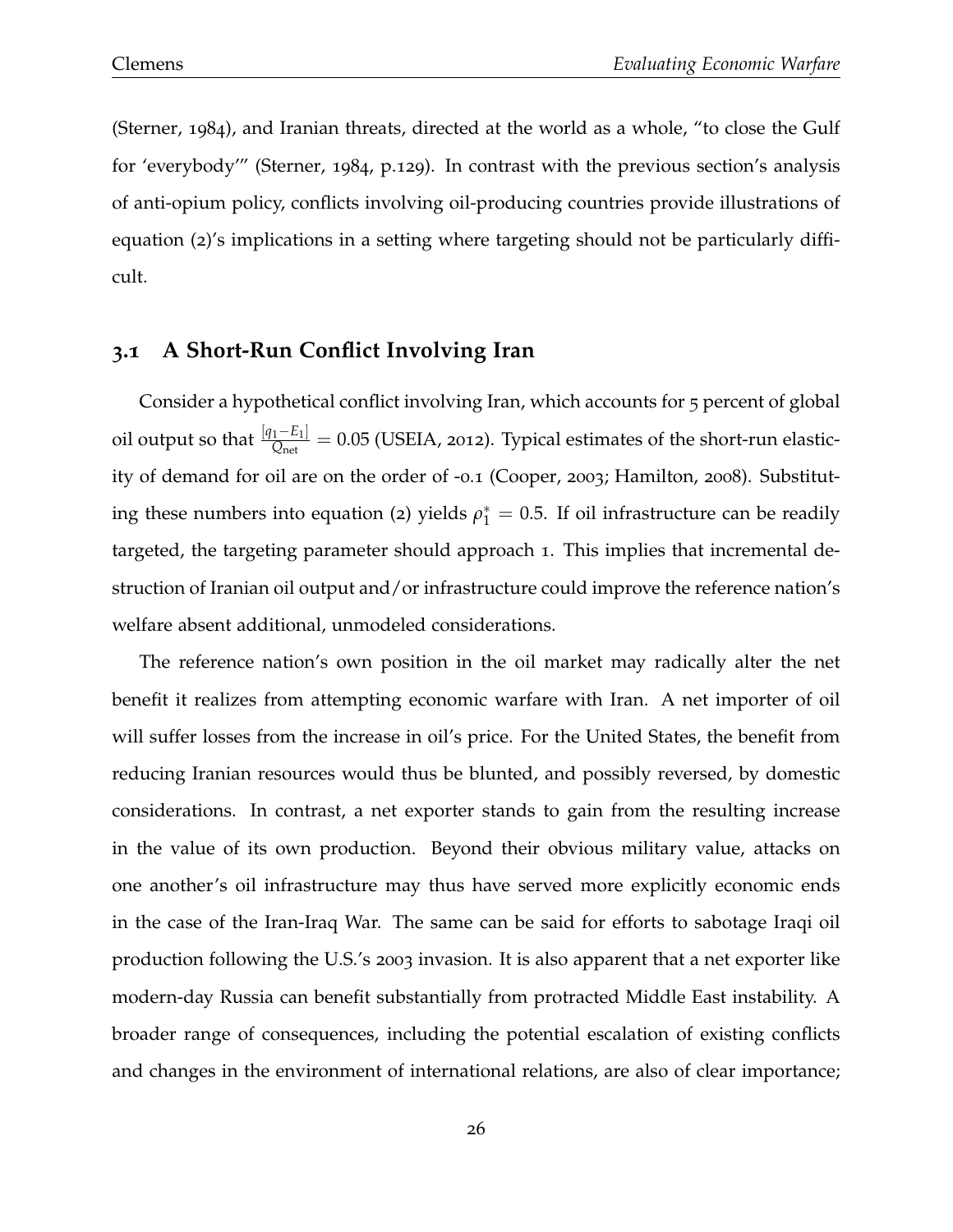these considerations are well beyond this paper's scope.

#### **3.2 A Short-Run Conflict Involving Russia**

Next consider a hypothetical conflict involving Russia, which accounts for 12 percent of global oil output (USEIA, <sup>2012</sup>), so that [*q*1−*E*<sup>1</sup> ]  $\frac{1-E_1|}{Q_{\text{net}}} = 0.12$ . With a short-run elasticity of demand for oil of -0.1, equation (2) yields  $\rho_1^* = 1.2$ . Since the targeting parameter is bounded from above by 1, it is impossible for incremental enforcement to improve the reference nation's welfare in this scenario. The short-run elasticity of demand for oil is sufficiently low that attempts to reduce the income of a moderately-sized market participant can have the opposite of the desired effect.

# **3.3 A Short-Run Conflict Involving Iran Supplemented by Additional Concerns about Russia**

Consider next a hypothetical in which the reference nation is in active conflict with Iran (country 1) and also has misgivings about the resources available to Russia (country 2). Assuming perfect targeting of Iranian output, we can write:

$$
\frac{dW}{dE} = -\lambda_1 p \left[ 1 - \frac{1}{-\epsilon_D} \frac{[q_1 - E_1]}{Q_{\text{net}}} \right] + \lambda_2 p \frac{1}{-\epsilon_D} \frac{[q_2 - E_2]}{Q_{\text{net}}}.
$$
\n(7)

Equation (7) implies that incremental enforcement improves the reference nation's welfare if  $\rho_1 > \rho_1^*$  $_1^*$  and the expression below holds:<sup>20</sup>

<sup>&</sup>lt;sup>20</sup>The condition that  $\rho_1 > \rho_1^*$  $i<sub>1</sub><sup>*</sup>$  ensures the minimum requirement that incremental enforcement actually reduces the resources available to the targeted adversary. This is a necessary, but not sufficient, condition for enforcement to improve welfare in this scenario.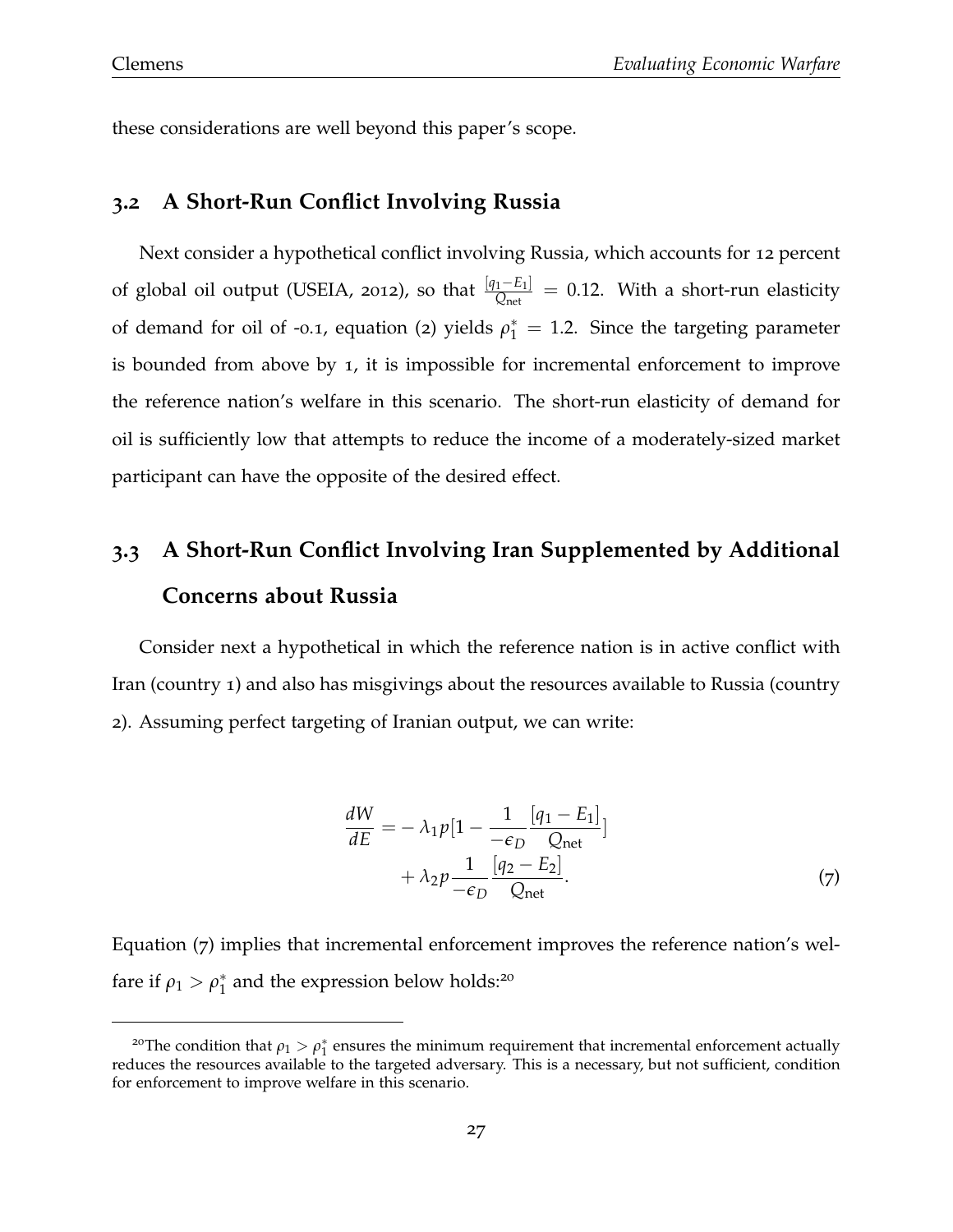$$
\frac{\lambda_1}{\lambda_2} > \frac{\frac{1}{-\epsilon_D} \frac{[q_2 - E_2]}{Q_{\text{net}}}}{1 - \frac{1}{-\epsilon_D} \frac{[q_1 - E_1]}{Q_{\text{net}}}}.\tag{8}
$$

The denominator of (8)'s right hand side is positive when  $\rho_1 > \rho_1^*$  $_1^*$ . Concern for Russian resources results in an additional cost from enforcement targeted at Iran, as the reduction in the total quantity supplied increases the value of Russia's output. This is captured by the numerator of (8)'s right hand side, which is positive unless demand is infinitely elastic, in which case the expression equals 0. For the increase in enforcement to improve welfare, the ratio of dollars given to Russia to dollars taken from Iran must be sufficiently small. Specifically, it must be smaller than the ratio describing the reference nation's relative disutility from resources flowing to these two countries.

Substituting into the expression, we have  $\frac{\lambda_1}{\lambda_2} > \frac{\frac{1}{0.1} \times 0.12}{1 - \frac{1}{0.1} \times 0.012}$  $\frac{\frac{1}{0.1} \times 0.12}{1 - \frac{1}{0.1} \times 0.05} = \frac{1.2}{0.5}$ . Thus incremental enforcement could improve the reference nation's welfare if disutility from Iranian resources is more than 2.4 times disutility from Russian resources.

# **3.4 A Long-Run Conflict Involving Iran Supplemented by Additional Concerns about Russia**

Consider finally the case in which the conflict from the previous example is expected to last for quite some time. This variant is relevant because the long-run elasticity of demand for oil is much larger than the short-run elasticity. Typical estimates place it in the neighborhood of -0.5 (Hamilton, 2008). The required ratio of disutility from Iranian resources relative to Russian resources declines with this elasticity.<sup>21</sup> With a demand elasticity of -0.5, it declines by nearly 90 percent to just over 0.25.

<sup>21</sup>It also rises as either adversary's market share rises.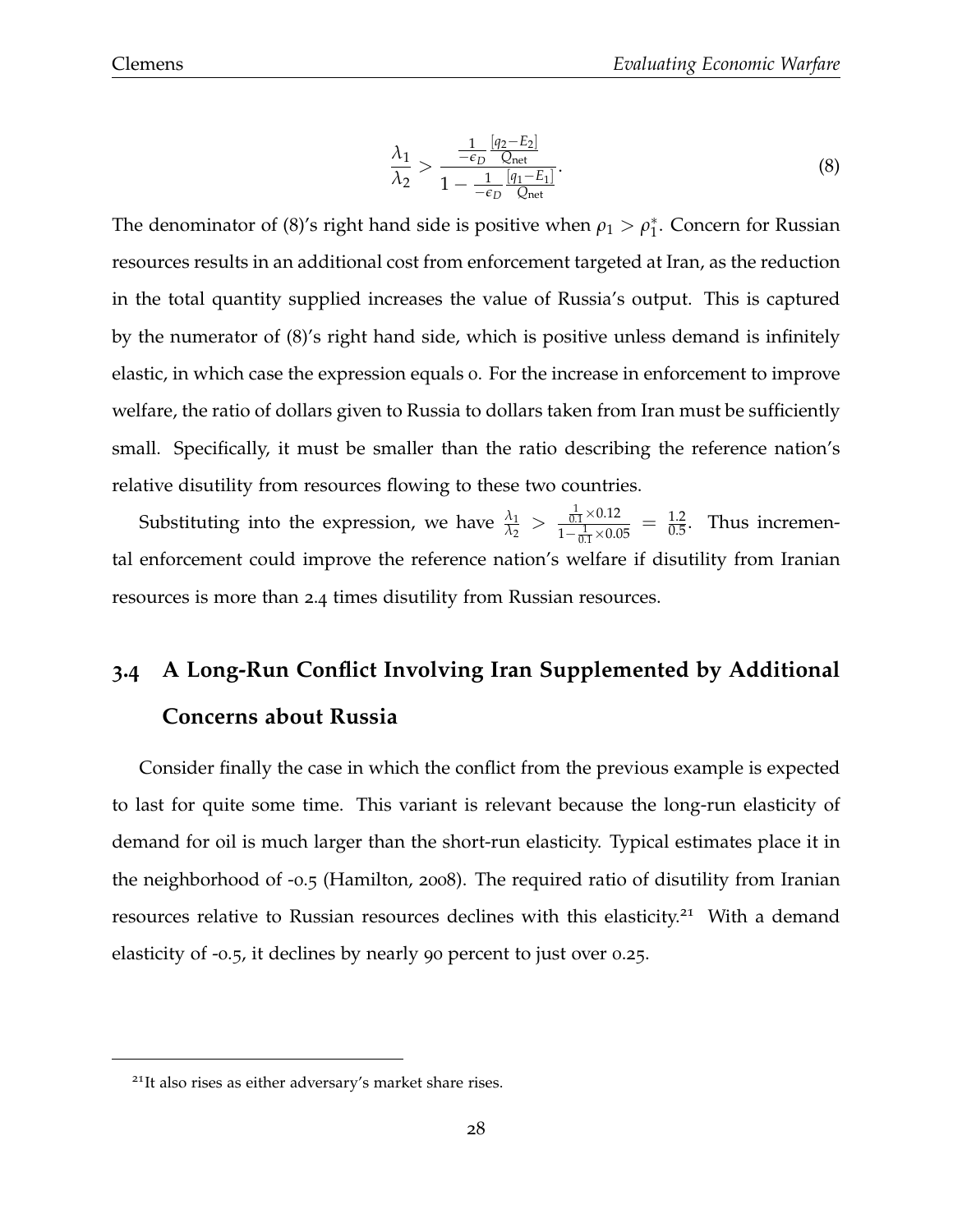# **4 Discussion**

The contrast between this paper's analysis of economic warfare in the contexts of the oil market and Afghan opiates highlights the importance of targeting. When targeting faces few impediments, as may be true in the case of oil infrastructure, successful economic warfare becomes plausible. When targeting is difficult, the prospects for success are highly unfavorable; poorly targeted enforcement can only yield the intended result when the relevant market's demand is highly elastic. The Afghan opiate industry emerges as a context in which the targeting problem has, for a number of years, appeared to be intractable. I conclude with some discussion of why this might be the case and how general the relevant issues might be.

The most obvious explanation for ineffective targeting of Taliban poppy is territorial control. Afghanistan's national government has the capacity to enforce the poppy ban in areas it controls, while enforcement elsewhere is difficult if not impossible. It follows quite directly that Taliban-loyal poppy farmers are less likely to be encountered by poppy-ban enforcers.

A second explanation relates to the government's persuasive influence. Conditional on the government's degree of territorial control, Taliban-oriented farmers are relatively un-persuadable for two reasons. Soft persuasion is relatively ineffective on Talibanoriented farmers because they are, by definition, disinclined to respect the government's legal authority; they are thus unlikely to abstain from cultivating poppy out of respect for the ban itself. Similarly, persuasion through the threat of enforcement is made difficult by the Taliban's protective services.

A third potential explanation for the difficulty of targeting Taliban-loyal poppy farmers relates to contracting, specifically to the incentives laid out for those implementing enforcement on the ground. In this and other prohibition-related contexts, perfect targeting could, in principal, be achieved through a strategy of catch-and-release; enforcement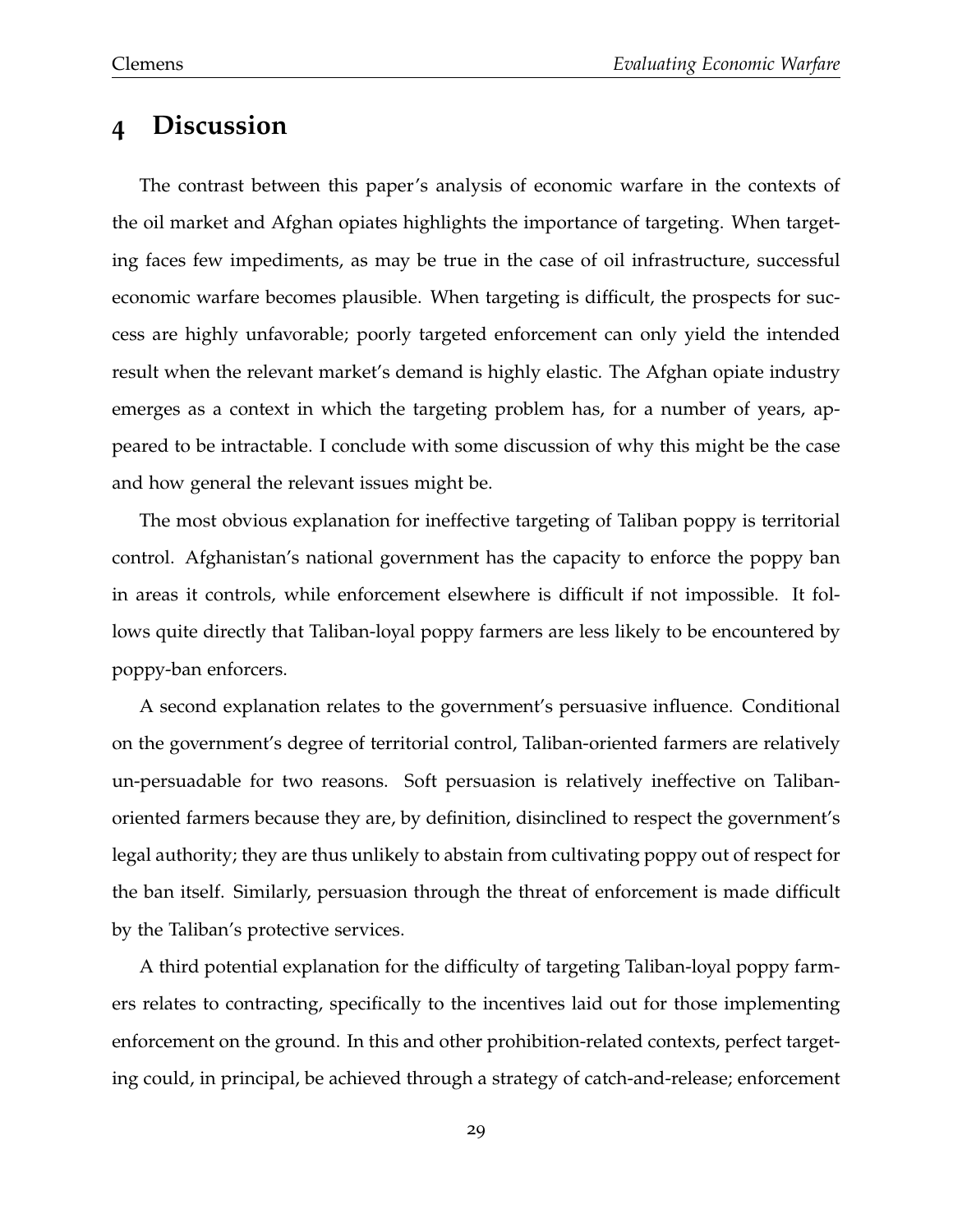agents could turn a blind eye when they encounter non-adversarial producers. Because catch-and-release incidents generate little tangible evidence, however, they are difficult to verify and reward. Instead, anti-drug enforcement agencies tend to be rewarded on the basis of interdiction statistics and the ability to show "drugs on the table."<sup>22</sup>

Difficulties with economic warfare may extend to a broad range of prohibition-related contexts. Reflecting on the cartels associated with modern drug trafficking, as in Mexico, policymakers' dislike of industry participants is driven in part by their capacity to generate violence. The ability to target market participants will thus quite naturally be negatively correlated with the extent to which they are viewed as adversaries. The tendency for enforcement to increase the market shares of those most capable of generating violence, and least inclined to respect legal authority, creates an important impediment to the effectiveness of income-suppression policies.

## **References**

- **Andersson, C.** 2010. "Counterproductive counternarcotic strategies? A study of the effects of opium eradication in the presence of imperfect capital markets and sharecropping arrangements." *Umea Economic Studies ˚* .
- **Becker, G.S.** 1968. "Crime and Punishment: An Economic Approach." *The Journal of Political Economy*, 76(2): 169–217.
- **Becker, G.S., K.M. Murphy, and M. Grossman.** 2006. "The market for illegal goods: the case of drugs." *Journal of Political Economy*, 114(1): 38–60.
- **Berman, E., J.N. Shapiro, and J.H. Felter.** 2011. "Can Hearts and Minds Be Bought? The Economics of Counterinsurgency in Iraq." *Journal of Political Economy*, 119(4): 766–819.

 $22$ Also potentially relevant is that, on a purely operational level, there may be difficulty transmitting an order that policy has become selectively anti opium.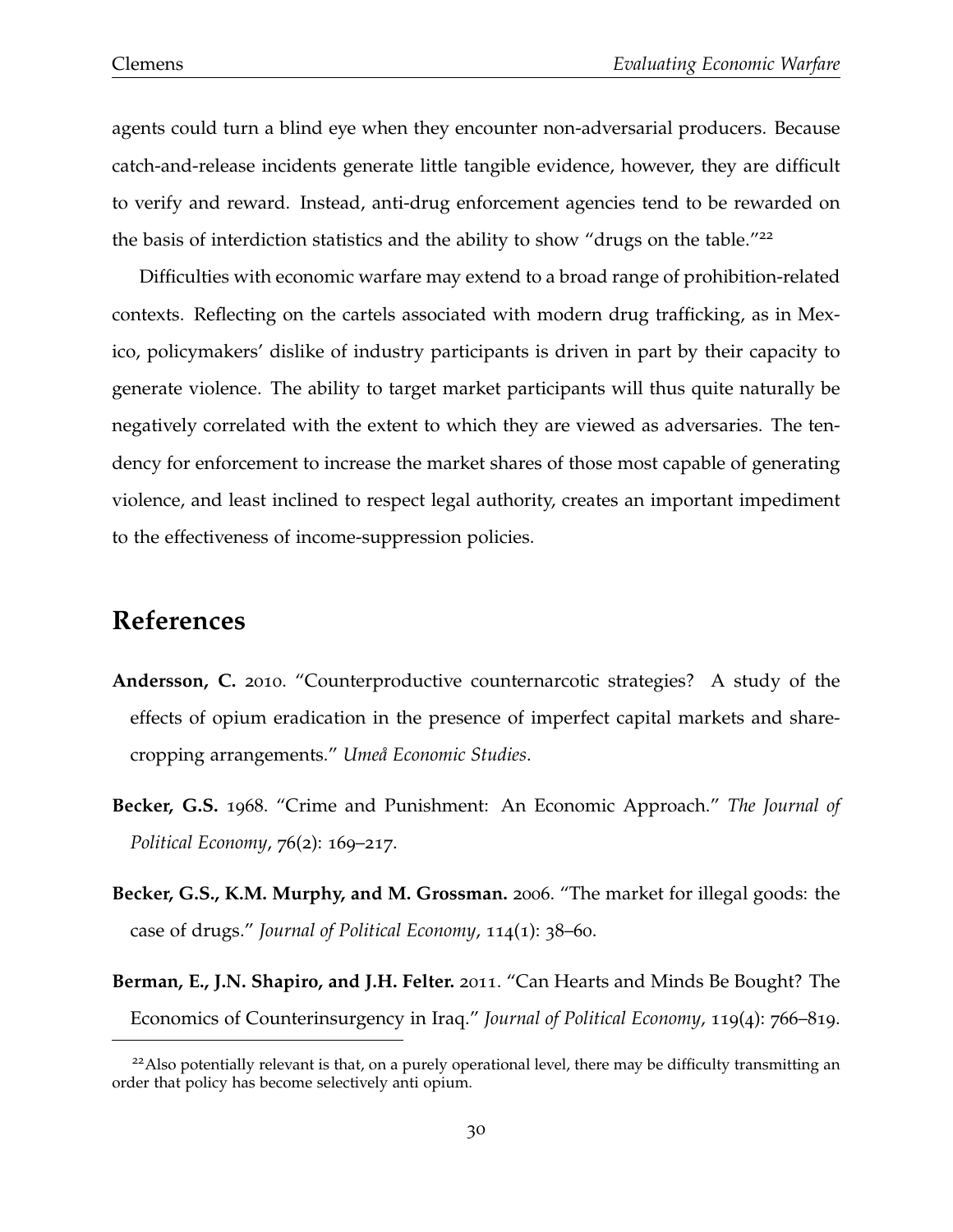- **Berman, E., M. Callen, J.H. Felter, and J.N. Shapiro.** 2011. "Do working men rebel? Insurgency and unemployment in Afghanistan, Iraq, and the Philippines." *Journal of Conflict Resolution*, 55(4): 496–528.
- **Blanchard, Christopher M.** 2009. "Afghanistan: Narcotics and U.S. Policy." Congressional Research Service.
- **Caulkins, Jonathan P., and Peter Reuter.** 2006. "Illicit drug markets and economic irregularities." *Socio-Economic Planning Sciences*, 40(1): 1 – 14.
- **Chetty, R.** 2009. "Sufficient Statistics for Welfare Analysis: A Bridge Between Structural and Reduced-Form Methods." *Annu. Rev. Econ.*, 1(1): 451–488.
- **Clemens, J.** 2008. "Opium in Afghanistan: Prospects for the Success of Source Country Drug Control Policies." *Journal of Law & Economics*, 51(3): 407–432.
- **Cooper, J.C.B.** 2003. "Price elasticity of demand for crude oil: estimates for 23 countries." *OPEC review*, 27(1): 1–8.
- **Dell, M.** 2011. "Trafficking Networks and the Mexican Drug War (Job Market Paper)."
- **Fattouh, B.** 2007. *How secure are Middle East oil supplies?* Oxford Institute for Energy Studies.
- **Foote, C., W. Block, K. Crane, and S. Gray.** 2004. "Economic policy and prospects in Iraq." *The Journal of Economic Perspectives*, 18(3): 47–70.
- **Galtung, J.** 1967. "On the effects of international economic sanctions: With examples from the case of Rhodesia." *World Politics*, 19(3): 378–416.
- **Glaeser, Edward L., and Andrei Shleifer.** 2001. "A Reason for Quantity Regulation." *American Economic Review*, 91(2): 431–435.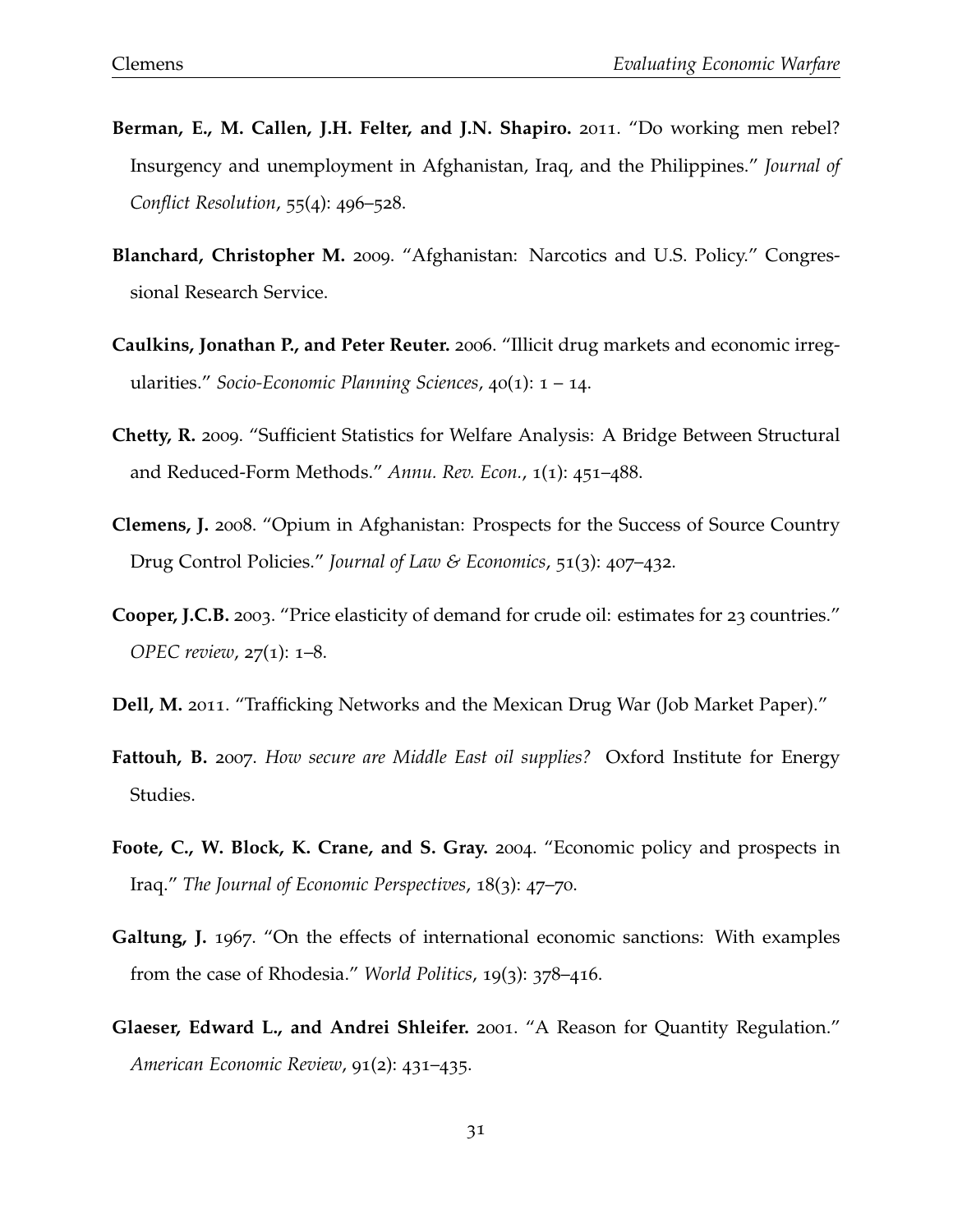- **Hamilton, J.D.** 2008. "Understanding crude oil prices." National Bureau of Economic Research.
- **Kennedy, M., P. Reuter, and K.J. Riley.** 1993. "A simple economic model of cocaine production." *Mathematical and computer modelling*, 17(2): 19–36.
- **Mansfield, D.** 2012. "'TAXATION' IN CENTRAL HELMAND." Afghanistan Research and Evaluation Unit.
- **Miron, J.A.** 1999. "Violence and the US Prohibitions of Drugs and Alcohol." *American Law and Economics Review*, 1(1): 78–114.
- **Miron, J.A.** 2001. "Violence, Guns, and Drugs: A Cross-Country Analysis\*." *Journal of Law and Economics*, 44(S2): 615–633.
- **Miron, J.A., and J. Zwiebel.** 1995. "The economic case against drug prohibition." *The Journal of Economic Perspectives*, 9(4): 175–192.
- **Pape, R.A.** 1997. "Why economic sanctions do not work." *International Security*, 22(2): 90– 136.
- **Peters, G.** 2009. *How opium profits the Taliban.* United States Institute of Peace (USIP).
- **Reyes, L.C.** 2010. "The Effect of Forced Eradication on Coca Production in Colombian Municipalities."
- **Richardson, L.F.** 1960. *Arms and insecurity: A mathematical study of the causes and origins of war.* Boxwood Press.
- **Sterner, M.** 1984. "The Iran-Iraq War." *Foreign Aff.*, 63: 128.
- **Tarnoff, C.** 2011. "Afghanistan: US foreign assistance." Congressional Research Service.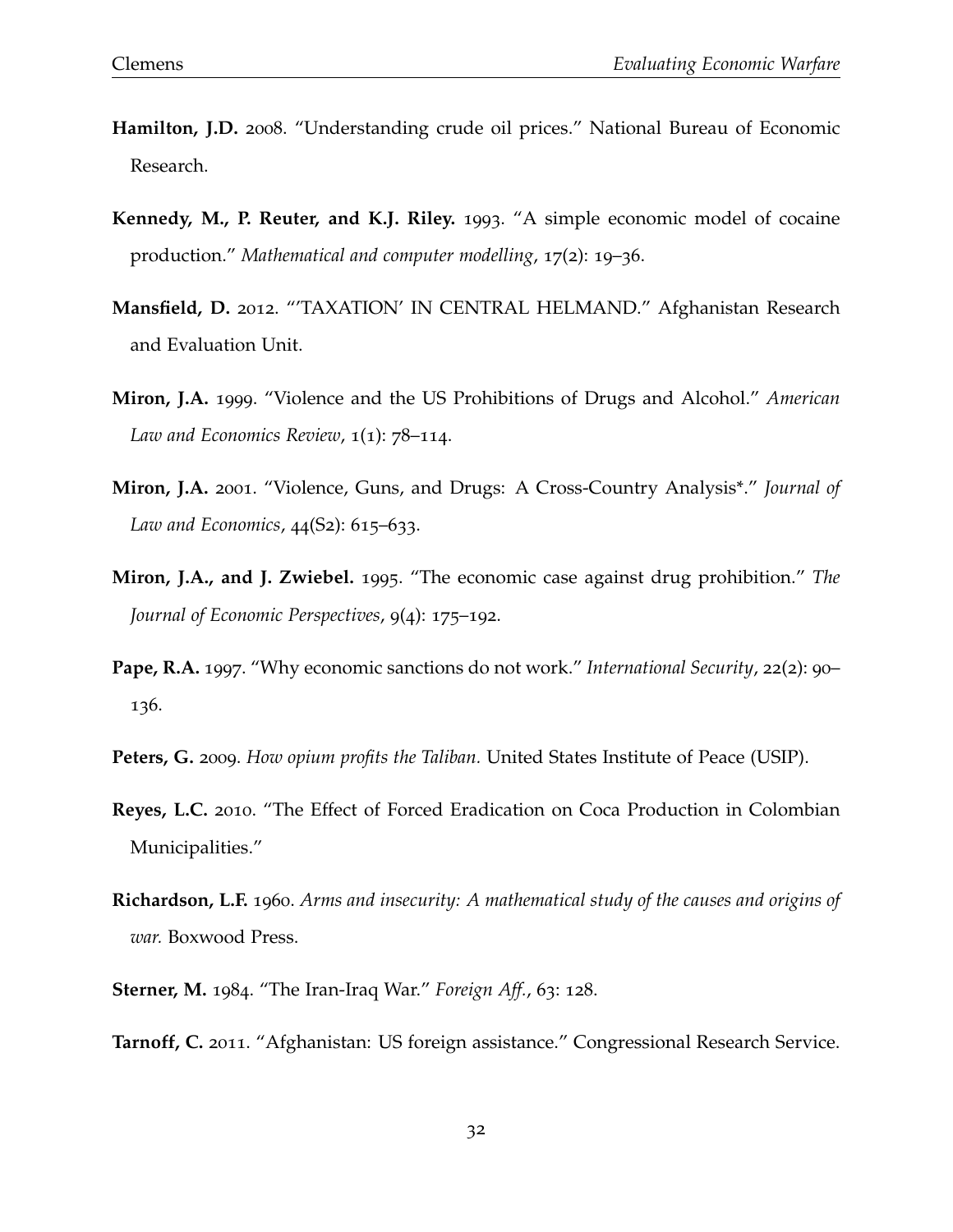- **Tullock, G.** 1974. *The social dilemma: The economics of war and revolution.* University publications Blacksburg, VA.
- **UNODC.** 2004. "Afghanistan Opium Survey 2004." United Nations Office on Drugs and Crime.
- **UNODC.** 2010. "Afghanistan Opium Survey 2009." United Nations Office on Drugs and Crime.
- **UNODC.** 2011. "Afghanistan Opium Survey 2010." United Nations Office on Drugs and Crime.
- **UNODC.** 2012. "Afghanistan Opium Survey 2011." United Nations Office on Drugs and Crime.
- **USEIA.** 2012. "International Energy Statistics." U.S. Energy Information Administration.